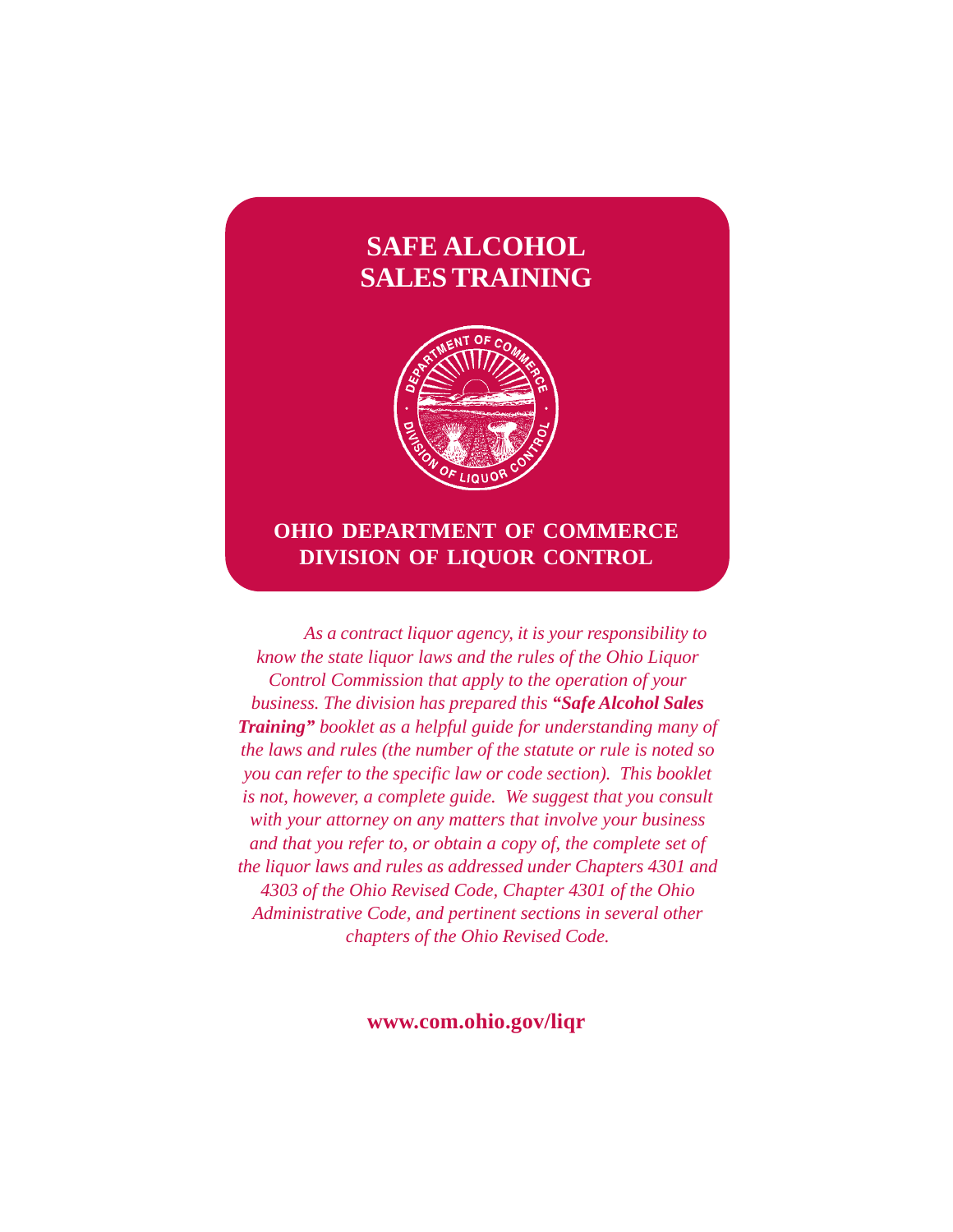## **Introduction**

It is the responsibility of the Ohio Department Commerce, Division of Liquor Control to provide you, our contract agents, with the spirituous liquor products you need to meet the demands of your customers. Along with the authority that you have been given as an authorized liquor sales agent, or agency employee for the state of Ohio, comes the responsibility to uphold the division's mission:

"To provide for the safe sale and consumption of alcoholic beverages in Ohio."

The *Safe Alcohol Sales Training* program is designed to assist each of you involved in the sale of spirituous liquor. In addition to being the "eyes and ears" of the division, we consider our contract agents and their employees to be representatives of the division and the state of Ohio, as well. This program will instruct you about the two types of "customers of concern," and emphasizes your responsibility to deal with these customers in a proper manner.

Strict adherence to the laws related to sales to underage and intoxicated persons is absolutely essential to your operation. We expect you and your employees to set the example for safe, responsible sales standards that other permit holders will follow.

You have been entrusted with the privilege of acting as an agent for the Ohio Department of Commerce, Division of Liquor Control, and we believe that you take this responsibility seriously. The division will provide every resource available to help you be successful in this endeavor. Working together we can continue to uphold our excellent reputation as a control state with a record for safe and responsible sales of spirituous liquor.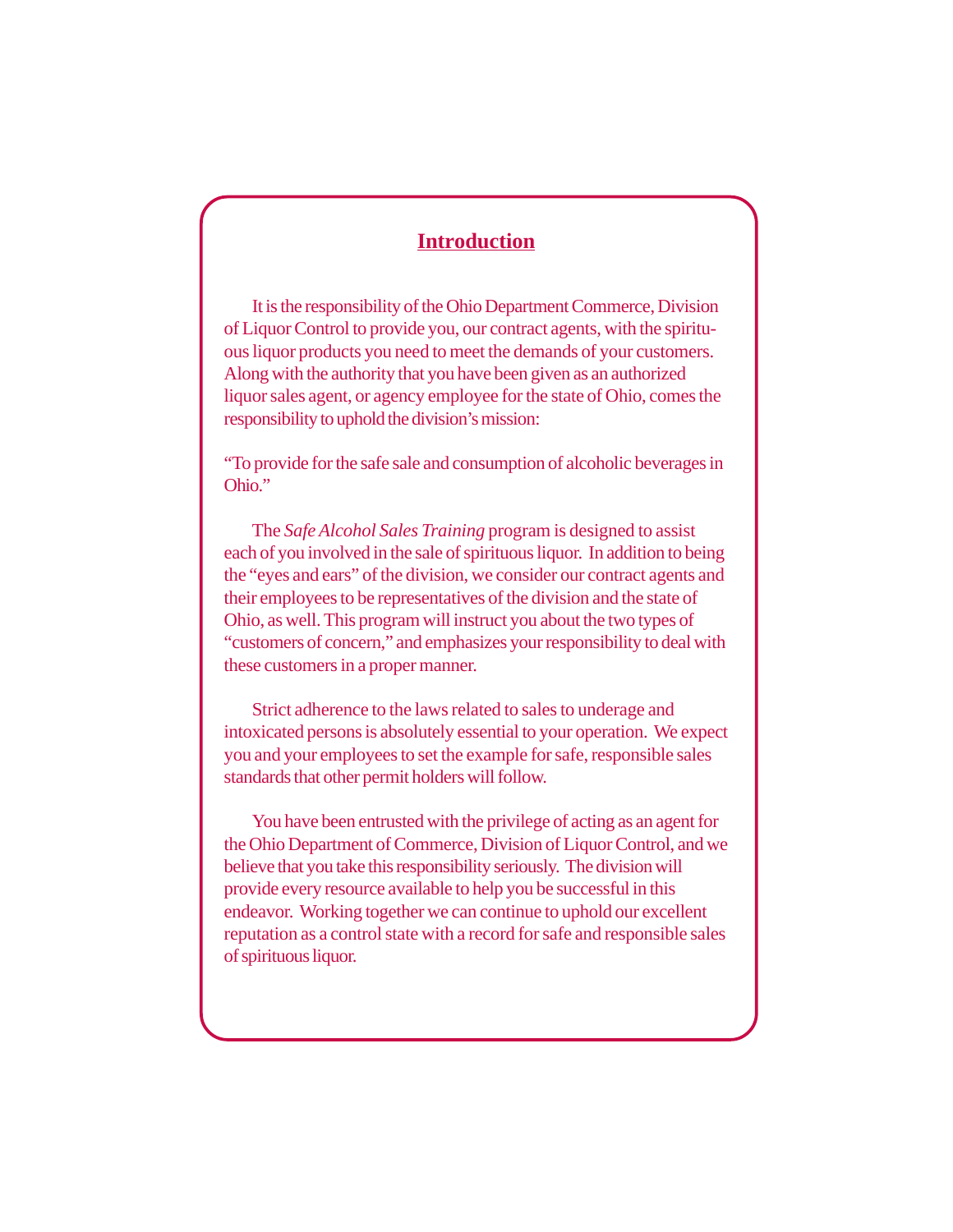# **Table of Contents**

| <b>SUBJECT</b>                                                          |  |
|-------------------------------------------------------------------------|--|
| <b>Introduction</b>                                                     |  |
|                                                                         |  |
| <b>Sales to Underage Persons</b><br><b>Sales to Intoxicated Persons</b> |  |
| Responsible Beverage Service is Necessary 4                             |  |
|                                                                         |  |

#### **Selected sections of Ohio's liquor laws and rules from the Ohio Revised Code (ORC) and Ohio Administrative Code (OAC).**

| ORC 4301.22     | Restrictions on sales of beer and liquor 7                                                                  |  |
|-----------------|-------------------------------------------------------------------------------------------------------------|--|
| ORC 4301.69     | Offenses involving underage persons. 9                                                                      |  |
| ORC 4301.634    | Misrepresentation by a person under the<br>age of twenty one $\ldots \ldots \ldots \ldots \ldots \ldots 12$ |  |
| ORC 4301.639    | Good faith acceptance of false identification . 12                                                          |  |
|                 | Penalties for violating Ohio's liquor laws 13                                                               |  |
| ORC 4301.61     | Transaction scan in connection with sale<br>or allowing admission to permit premises $\ldots$ 15            |  |
| ORC 4301.611    | Transaction scan as affirmative defense 18                                                                  |  |
| OAC 4301:1-1-56 | Employment of underage persons 19                                                                           |  |
| OAC 4301:1-1-46 | Miscellaneous restrictions 20                                                                               |  |
|                 |                                                                                                             |  |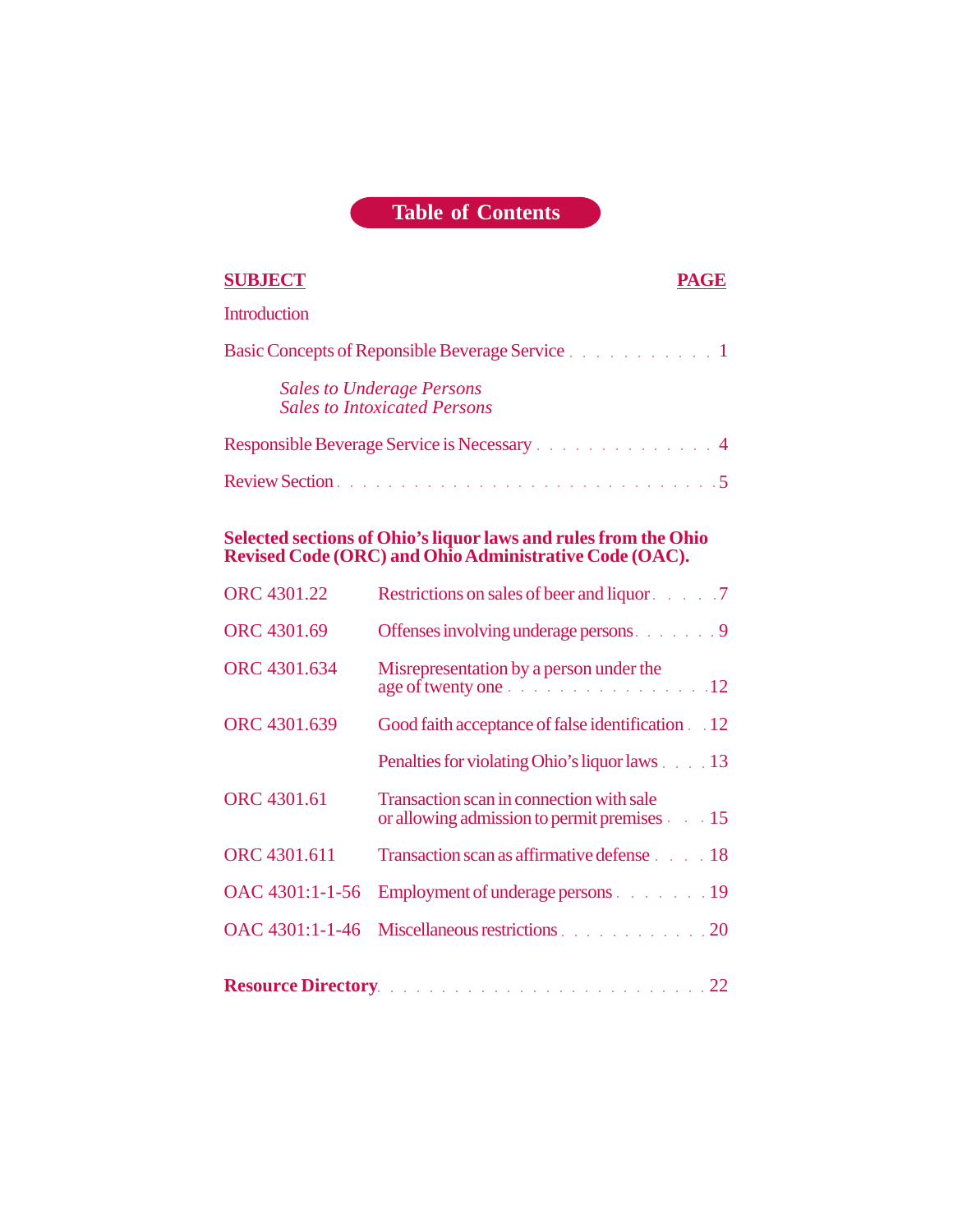#### **Basic Concepts of Responsible Beverage Service**

*As a liquor sales agent for the Ohio Department of Commerce, Division of Liquor Control, you can sell spirituous liquor for off premises consumption only. This establishes two major "customers of concern" in your business: the underage customer and the intoxicated customer. The following information provides options for maintaining friendly service when the sale of alcohol is not an alternative.*

#### **Sales to Underage Persons**

Ohio law prohibits the sale of alcoholic beverages to persons under 21 years of age. Ohio Revised Code Section 4301.22(A) (see page 7) states in part, "...no beer or intoxicating liquor shall be sold to any person under 21 years of age." The penalty for this violation is a fine up to \$500 and/or 60 days in jail. Ohio Revised Code Section 4301.69 (see page 9) further provides that no person shall sell or furnish beer or intoxicating liquor to a person under 21 unless given by a physician in the regular line of his practice, or given for established religious purposes, or unless the underage person is accompanied by a parent, a spouse who is not underage, or a legal guardian. Violation of this law is a misdemeanor and can result in a fine up to \$1,000 and/or up to six months in jail. For a liquor sales agent, this could mean termination of your liquor agency contract with this division.

Underage persons who are involved in the purchase of beer or intoxicating liquor also face criminal charges. Section 4301.69 of the Ohio Revised Code (see page 9) prohibits a person under 21 from ordering, paying for, sharing in the cost of, attempting to purchase, consuming, or possessing any beer or intoxicating liquor. The penalty for violating this section is a fine up to \$1,000 and/or six months in jail. In addition, no underage person can knowingly furnish false information in an attempt to purchase beer or intoxicating liquor pursuant to Section 4301.634 of the Ohio Revised Code (see page 12). Violation of this law can result in a fine up to \$1,000 and/or six months in jail.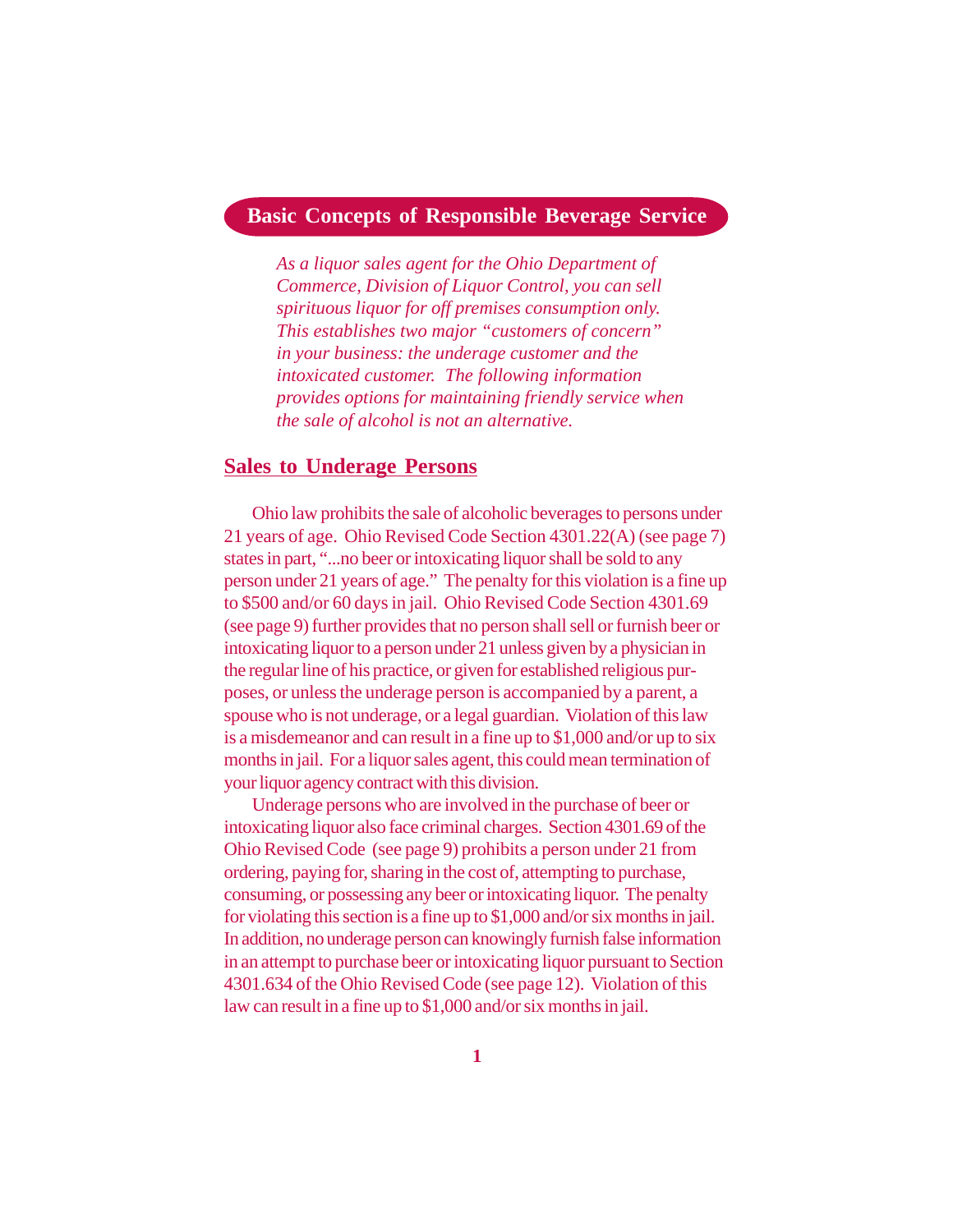Ohio Revised Code Section 4301.639 (see page 12) provides a defense for a seller who, in good faith, accepts spurious or false identification, providing the seller complied with the outlined procedures of this section. It is the duty of the seller to question any person who, from their physical characteristics, appears to be underage. Before selling beer or intoxicating liquor to any youthful appearing person, they must present a valid photo driver's license, chauffeur's license, or state of Ohio identification card correctly identifying their age. Laxity and indifference to purchases of alcoholic beverages by underage persons will not be tolerated. Obtaining satisfactory proof of a purchaser's age is the direct responsibility of the person making the sale. The seller must take every precaution to prevent illegal sales, and when there is a doubt and the buyer cannot prove their age, the sale must be refused.

There are many indications that can help the seller identify an underage buyer. These may include, but are not limited to: slight physical build in the shoulders, chest, hips, arms and thighs; lack of facial hair; thin and "unweathered" hands; physical signs of nervous tension; high pitched or cracking voice; excessive talking; inappropriate clothing or jewelry for the simulated age; or incorrect responses to questions.

Acceptable forms of identification are a valid driver's license, an official state of Ohio identification card for a non-driver, or a military identification card issued by the U.S. Department of Defense. When proper identification is produced, be certain to verify the age and to compare the physical description on the identification to the buyer's appearance. To signify an underage person, valid Ohio driver's licenses and official Ohio identification cards have a red strip at the top of the card and the photo is placed on the left side. There is also an "Under 21 until..." line on these cards to provide a clear way to determine when a person turns 21. Persons under the age of 21 are issued Ohio driver's licenses and/or official Ohio identification cards that have all the same features signifying an underage person that the older cards have, but now also have a vertical orientation (the photo appears at the top of the card, just below a red strip). Also, check to make sure the identification has not been altered in any way. For example, a valid Ohio driver's license and Ohio identification cards will feature holograms of the great seal of Ohio and "Don't Drink and Drive" holograms that appear in several places throughout the face of the card. Ohioans who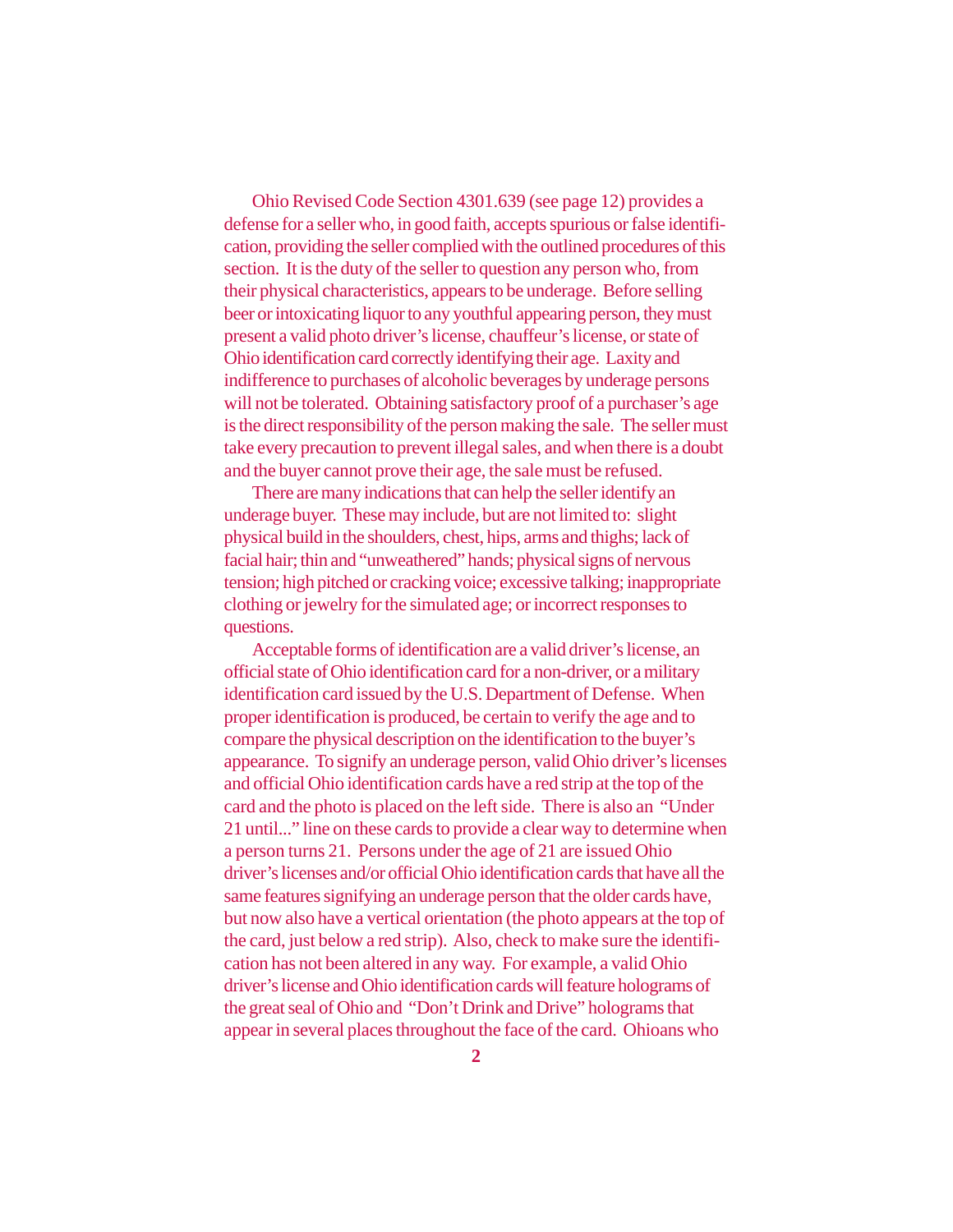have previously been issued a horizontal license or identification card will not be required to convert to a vertical license or identification card. Under 21 horizontal licenses and identification cards will be phased out over five years. Licenses and identification cards issued to persons under 21 years of age are issued until the person turns 21.

Another means by which a permit holder can determine whether a person is 21 years of age is by using a transaction scan device (see pages 15 and 18). These devices are used to check the validity of a driver's license or an identification card. However, permit holders and their employees must be aware that they **should not** rely exclusively on the machine. Merely scanning the identification through the device is not sufficient. The clerks **must** ensure the person handing them the identification is actually the person that appears on it. Steps must be taken to verify the identification being presented accurately represents the person purchasing the alcohol. Failure to do so may result in an underage alcohol sale and lead to charges against the clerk and the permit.

It is illegal for any person other than the state to manufacture, sell or distribute in any manner an identification card issued for the purpose of establishing a person's age that displays the great seal of Ohio or the words "Ohio," "State," "Official," "Chauffeur," "Commercial Driver," "Driver," "Operator," or any other designation that represents the card as the official driver's license or identification card of Ohio. Any violation of this law is a fourth degree felony punishable by six months to five years in prison and/or a fine of \$1,000 to \$2,500 .

Further, a person under 21 may not possess any beer or intoxicating liquor in a public or private place except as provided by law. It is also illegal for any person to possess an open container of beer or intoxicating liquor in a public place except when it has been lawfully purchased for consumption on the licensed permit premises.

### **Sales to Intoxicated Persons**

In addition to sales to underage persons, it is also a violation of Ohio law to sell alcoholic beverages to anyone who is intoxicated. Ohio Revised Code Section 4301.22(B) (see page 7) states that no sales shall be made to an intoxicated person. Violation of this law is a third degree misdemeanor, and can result in a fine of up to \$500 and/or 60 days in jail.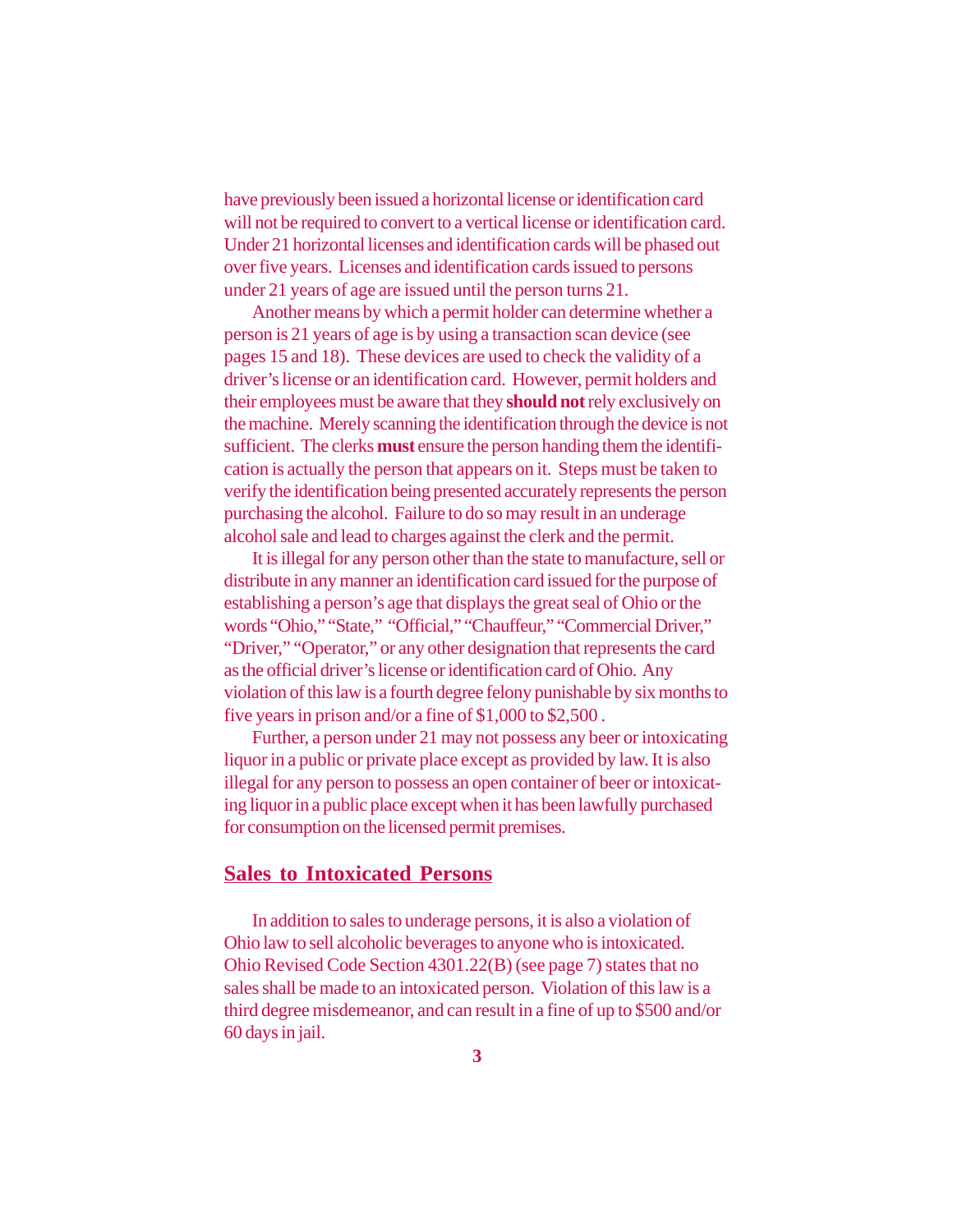A sales clerk should be alert and look for signs that indicate a person may be intoxicated. Observe the customer's actions, appearance, speech and other mannerisms to see if they give the impression of an intoxicated individual. If intoxication is suspected, the sale should be refused.

The following clues may be helpful when trying to determine if a patron is intoxicated: bloodshot or glassy eyes; flushed complexion; disheveled hair or clothing; staggering when walking; unsteady on feet; odor of alcohol on breath; uncoordinated actions or movements; incoherent, garbled, slurred or boisterous speech; or profane language.

## **Responsible Beverage Service is Necessary**

We must all accept the responsibility of proper alcohol beverage service. Be certain not to sell to a patron if there is a question as to the age or sobriety of the customer. You should be aware that recent Ohio Supreme Court decisions held the seller of alcoholic beverages liable for the results of irresponsible service. Therefore, you need to develop your own techniques and in-house rules to intervene in complex situations.

It may be a good idea to maintain an ongoing daily log to note any unusual incidents or dealings with the "customers of concern" discussed in this pamphlet.

Co-workers should be encouraged to support each other, especially when attempting to deal with an unreasonable or irrational customer.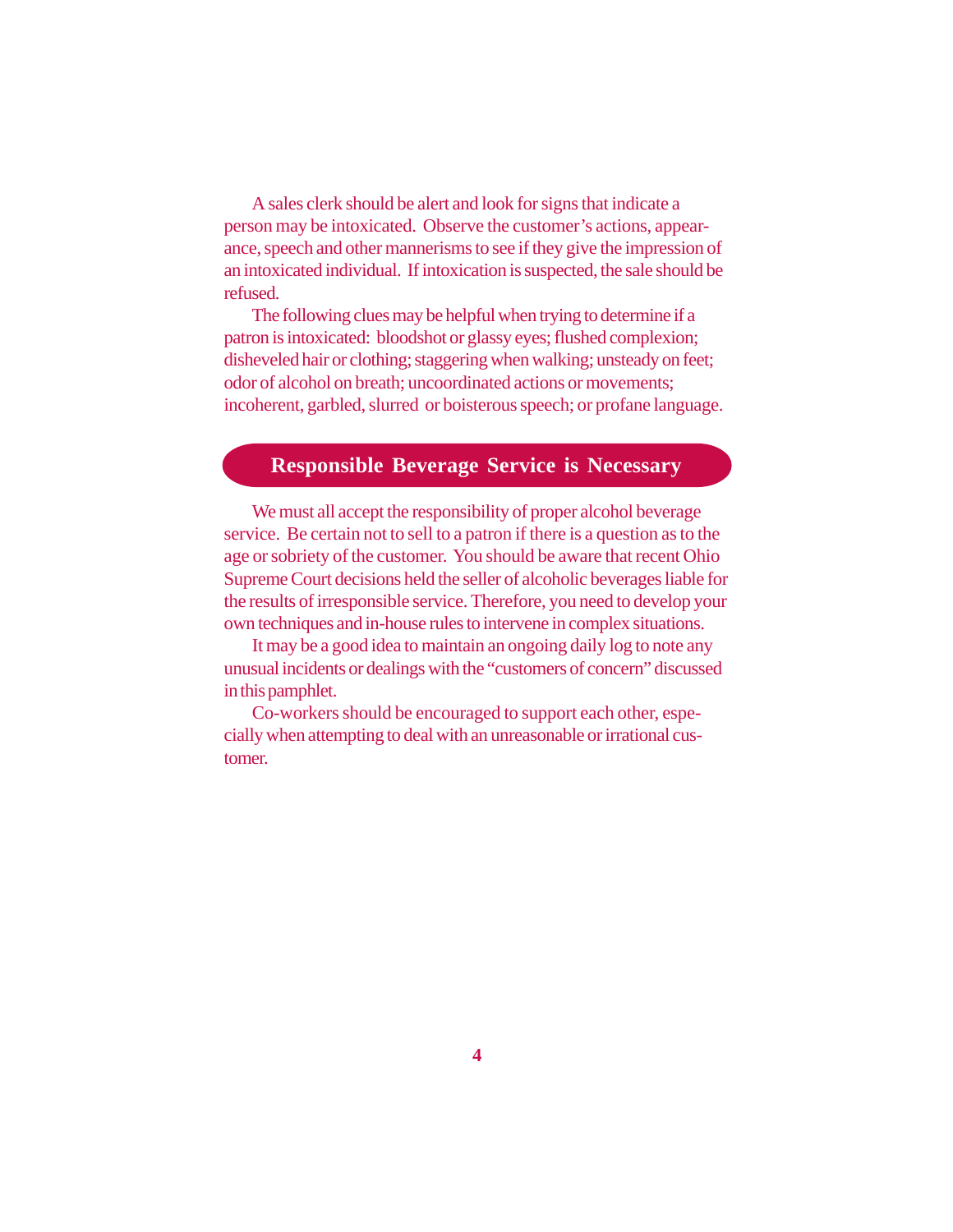The duty of responsible beverage service is one that is recognized by the division, the legislature, and the courts. By working together, we can make this program a success and ensure the safety of our patrons and all Ohioans.

#### **Review Section**

#### **Responsible Beverage Service**

- A. The two major types of "customers of concern" are:
	- 1. The **underage** customer;
	- 2. The **intoxicated** customer.
- B. The three basic concepts of responsible beverage service are:
	- 1. How to **identify** the customer of concern;
	- 2. **Alternatives** of service to the customer when the sale of alcohol is not possible;
	- 3. **Methods** of intervention.

#### **Preventing Sales to Underage Persons**

- A. The laws of the State of Ohio require a person to be **21 years of age** in order to purchase **any** alcohol, including beer.
- B. In addition to always carefully checking a valid form of identification, there are several verbal and non-verbal clues to help the alcohol server identify the underage customer.
- 1. slight **physical** build;
- 2. lack of **facial** hair;
- 3. thin and "unweathered" **hands;**
- 4. physical signs of **nervous tension;**
- 5. **high pitched** or cracking voice;
- 6. excessive **talking;**
- 7. **clothing** inappropriate for the age ;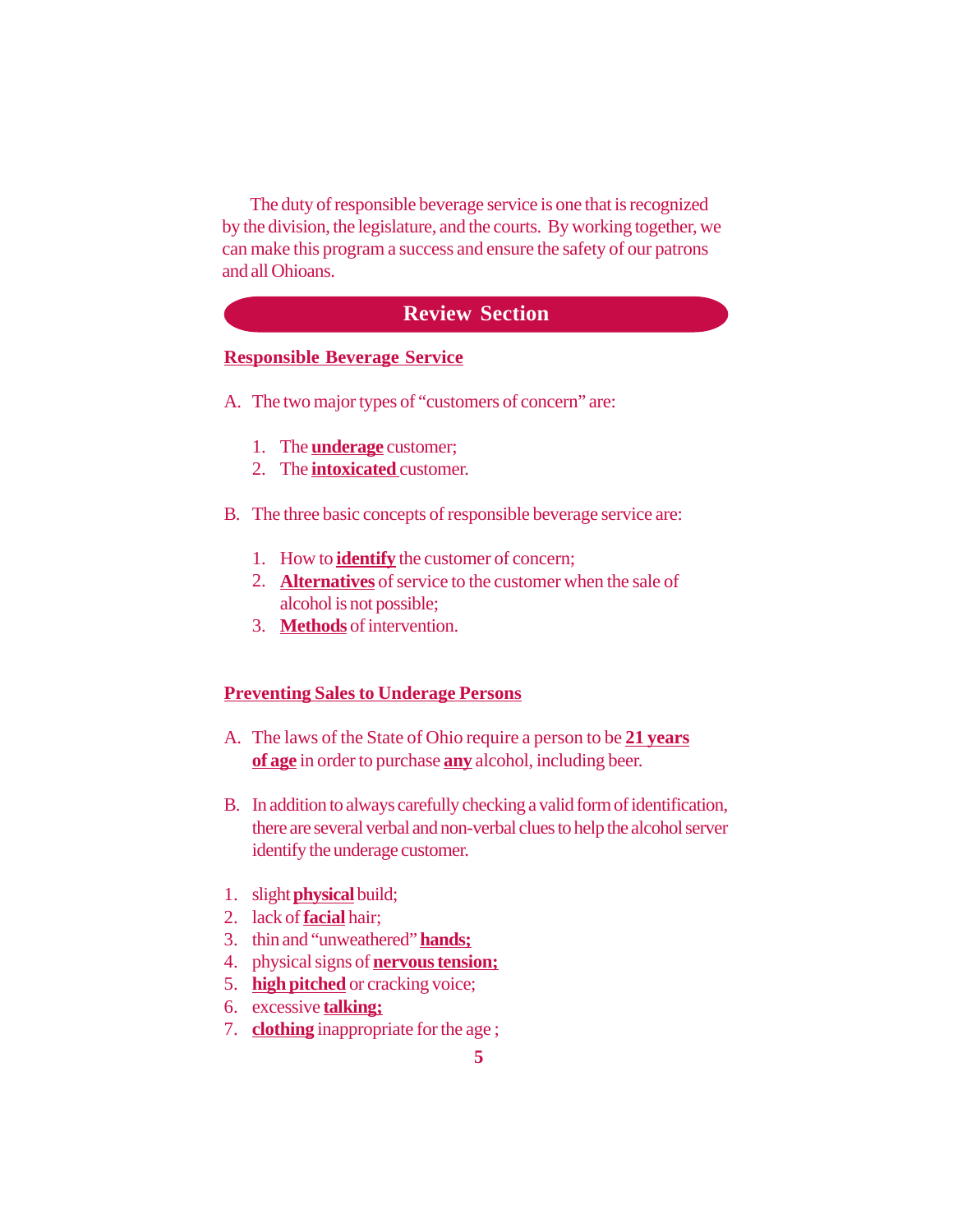- 8. jewelry **inappropriate** for the age;
- 9. incorrect replies to **questions.**

#### **Preventing Sales to Intoxicated Persons**

- A. Ohio liquor law says that "no sales shall be made to an intoxicated person."
- B. Clues that help identify the intoxicated person are:
	- 1. Bloodshot or glassy eyes;
	- 2. Flushed complexion;
	- 3. Disheveled hair or clothing;
	- 4. Staggering when walking;
	- 5. Unsteady on feet;
	- 6. Odor of alcohol about their breath;
	- 7. Uncoordinated actions or movements;
	- 8. Incoherent, garbled or slurred speech;
	- 9. Boisterous, loud, or profane language.
- C. The seller should also "interview" the customer to determine if he/ she had been drinking before coming into the store.

#### **Responsible Beverage Service is a Necessity and a Duty**

- A. You must make sure that each sale is appropriate and **legal.**
- B. If there is any question in your mind as to the customer's **age** or **sobriety**, you **cannot** make the sale.
- C. If you sell alcohol to an underage or intoxicated customer, not only are you breaking the law, you may also be held liable for the results of irresponsible beverage service in certain cases involving injury, death or property damage (see Ohio Revised Code section 4399.18).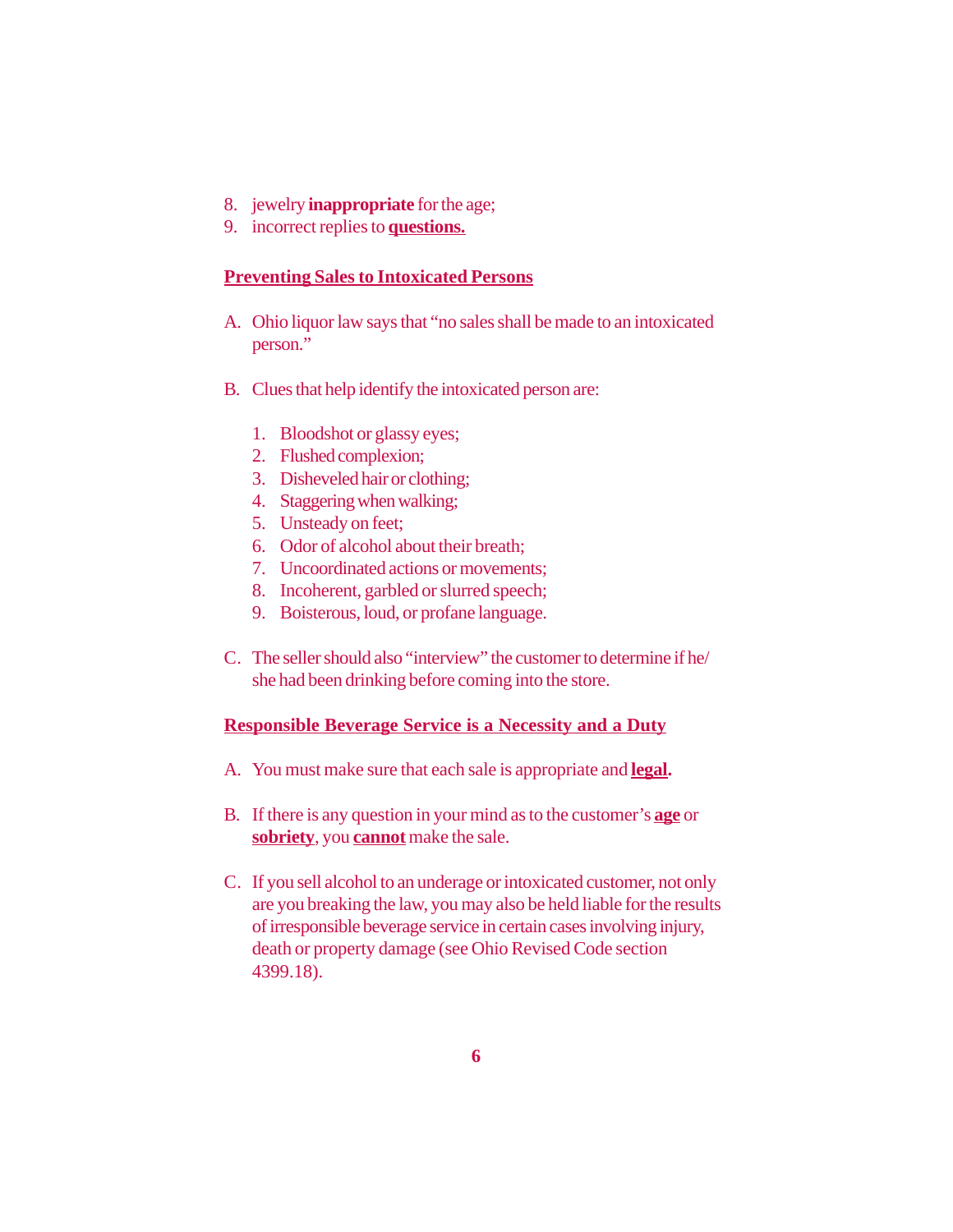## **Selected Sections of Ohio's Liquor Laws and Rules**

# **ORC Section 4301.22 - Restrictions on sales of beer and liquor**

Sales of beer and intoxicating liquor under all classes of permits and from state liquor stores are subject to the following restrictions, in addition to those imposed by the rules or orders of the division of liquor control:

(A)(1) Except as otherwise provided in this chapter, no beer or intoxicating liquor shall be sold to any person under twenty-one years of age.

(2) No low-alcohol beverage shall be sold to any person under eighteen years of age. No permit issued by the division shall be suspended, revoked, or canceled because of a violation of division  $(A)(2)$  of this section.

(3) No intoxicating liquor shall be handled by any person under twenty-one years of age, except that a person eighteen years of age or older employed by a permit holder may handle or sell beer or intoxicating liquor in sealed containers in connection with wholesale or retail sales, and any person nineteen years of age or older employed by a permit holder may handle intoxicating liquor in open containers when acting in the capacity of a server in a hotel, restaurant, club, or night club, as defined in division (B) of section 4301.01 of the Revised Code, or in the premises of a D-7 permit holder. This section does not authorize persons under twenty-one years of age to sell intoxicating liquor across a bar. Any person employed by a permit holder may handle beer or intoxicating liquor in sealed containers in connection with manufacturing, storage, warehousing, placement, stocking, bagging, loading, or unloading, and may handle beer or intoxicating liquor in open containers in connection with cleaning tables or handling empty bottles or glasses.

(B) No permit holder and no agent or employee of a permit holder shall sell or furnish beer or intoxicating liquor to an intoxicated person.

(C) No sales of intoxicating liquor shall be made after two-thirty a.m. on Sunday, except under either of the following circumstances: (1) Intoxicating liquor may be sold on Sunday under authority of a permit that authorizes Sunday sales.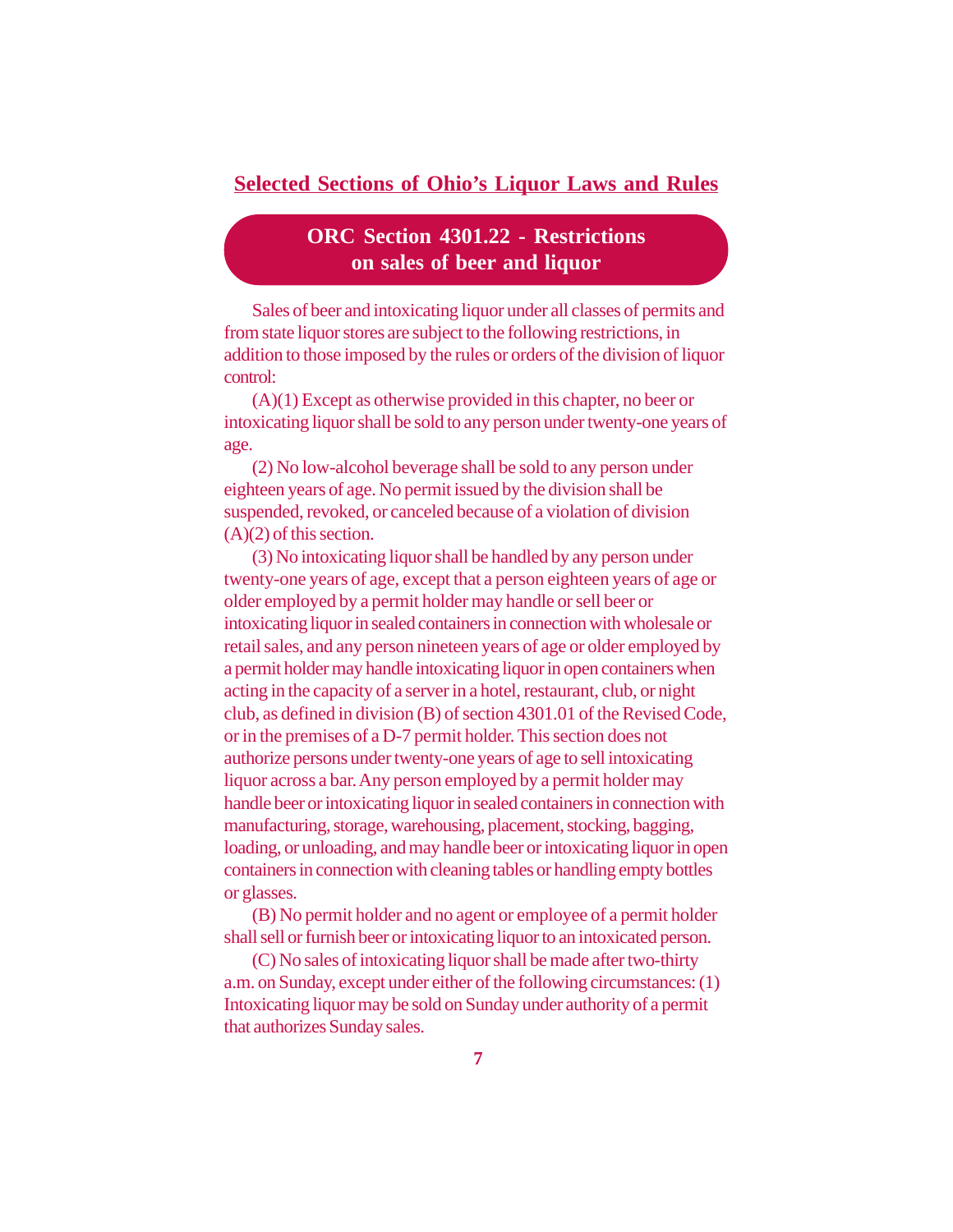(2) Spirituous liquor may be sold on Sunday by any person awarded an agency contract under section 4301.17 of the Revised Code if the sale of spirituous liquor is authorized in the applicable percinct as the result of an election on question  $(B)(1)$  or  $(2)$  of section 4301.351 of the Revised Code and if the agency contract authorizes the sale of spirituous liquor on Sunday.

This section does not prevent a municipal corporation from adopting a closing hour for the sale of intoxicating liquor earlier than two-thirty a.m. on Sunday or to provide that no intoxicating liquor may be sold prior to that hour on Sunday.

(D) No holder of a permit shall give away any beer or intoxicating liquor of any kind at any time in connection with permit holder's business.

(E) Except as otherwise provided in this division, no retail permit holder shall display or permit the display on the outside of any licensed retail premises, or on any lot of ground on which the licensed premises are situated, or on the exterior of any building of which said licensed premises are a part, any sign, illustration, or advertisement bearing the name, brand name, trade name, trade-mark, designation, or other emblem of or indicating the manufacturer, producer, distributor, place of manufacture, production, or distribution of any beer or intoxicating liquor. Signs, illustrations, or advertisements bearing the name, brand name, trade name, trade-mark, designation, or other emblem of or indicating the manufacturer, producer, distributor, place of manufacture, production, or distribution of beer or intoxicating liquor may be displayed and permitted to be displayed on the interior or in the show windows of any licensed premises, if the particular brand or type of product so advertised is actually available for sale on the premises at the time of such display. The liquor control commission shall determine by rule the size and character of such signs, illustrations, or advertisements.

(F) No retail permit holder shall possess on the licensed premises any barrel or other container from which beer is drawn, unless there is attached to the spigot or other dispensing apparatus the name of the manufacturer of the product contained therein, provided that where such beer is served at a bar the manufacturer's name or brand must appear in full view of the purchaser. The commission shall regulate the size and character of the devices provided for in this section.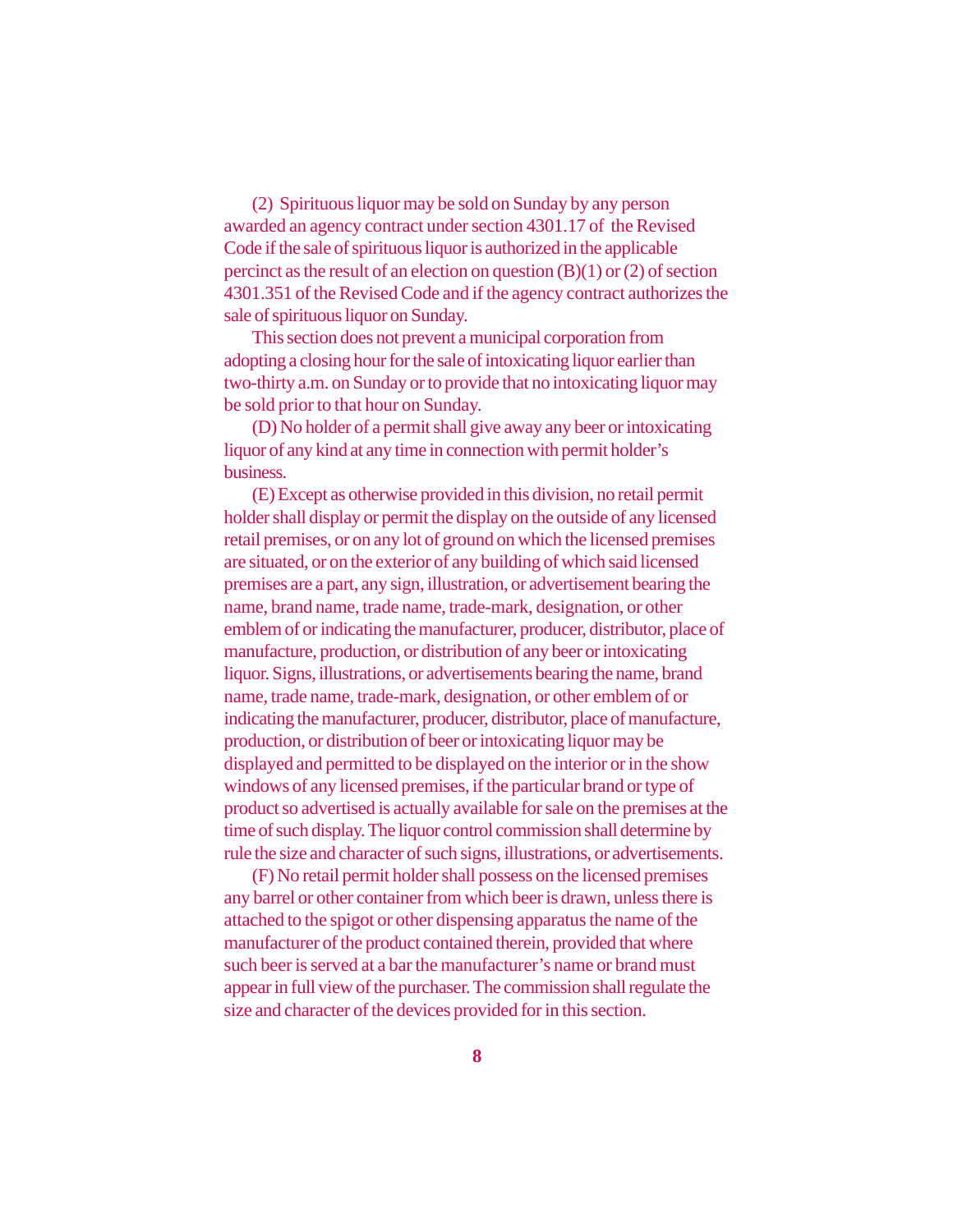(G) Except as otherwise provided in this division, no sale of any gift certificate shall be permitted whereby beer or intoxicating liquor of any kind is to be exchanged for such certificate, unless the gift certificate can be exchanged only for food, and beer or intoxicating liquor, for onpremises consumption and the value of the beer or intoxicating liquor for which the certificate can be exchanged does not exceed more than thirty per cent of the total value of the gift certificate. The sale of gift certificates for the purchase of beer, wine, or mixed beverages shall be permitted for the purchase of beer, wine, or mixed beverages for offpremises consumption. Limitations on the use of a gift certificate for the purchase of beer, wine, or mixed beverages for off-premises consumption may be expressed by clearly stamping or typing on the face of the certificate that the certificate may not be used for the purchase of beer, wine, or mixed beverages.

# **ORC Section 4301.69 - Offenses involving underage persons**

(A) Except as otherwise provided in this chapter, no person shall sell beer or intoxicating liquor to an underage person, shall buy beer or intoxicating liquor for an underage person, or shall furnish it to an underage person, unless given by a physician in the regular line of the physician's practice or given for established religious purposes or unless the underage person is accompanied by a parent, spouse who is not an underage person, or legal guardian.

In proceedings before the liquor control commission, no permit holder, or the employee or agent of a permit holder, charged with a violation of this division shall be charged, for the same offense, with a violation of division (A)(1) of section 4301.22 of the Revised Code.

(B) No person who is the owner or occupant of any public or private place shall knowingly allow any underage person to remain in or on the place while possessing or consuming beer or intoxicating liquor, unless the intoxicating liquor or beer is given to the person possessing or consuming it by that person's parent, spouse who is not an underage person, or legal guardian and the parent, spouse who is not an underage person, or legal guardian is present at the time of the person's possession or consumption of the beer or intoxicating liquor.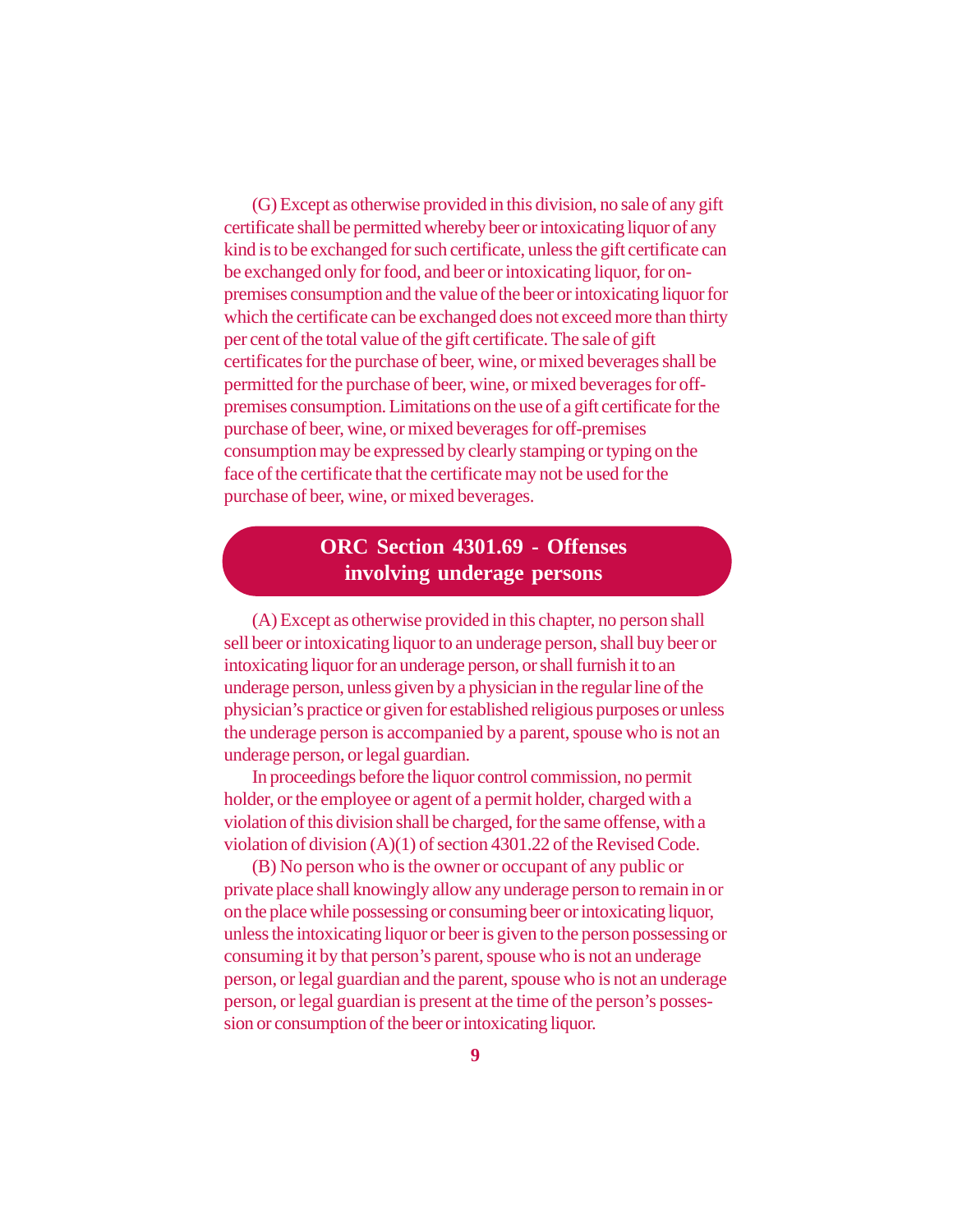An owner of a public or private place is not liable for acts or omissions in violation of this division that are committed by a lessee of that place, unless the owner authorizes or acquiesces in the lessee's acts or omissions.

(C) No person shall engage or use accommodations at a hotel, inn, cabin, campground, or restaurant when the person knows or has reason to know either of the following:

(1) That beer or intoxicating liquor will be consumed by an underage person on the premises of the accommodations that the person engages or uses, unless the person engaging or using the accommodations is the spouse of the underage person and who is not an underage person, or is the parent or legal guardian of all of the underage persons, who consume beer or intoxicating liquor on the premises and that person is on the premises at all times when beer or intoxicating liquor is being consumed by an underage person;

(2) That a drug of abuse will be consumed on the premises of the accommodations by any person, except a person who obtained the drug of abuse pursuant to a prescription issued by a licensed health professional authorized to prescribe drugs and has the drug of abuse in the original container in which it was dispensed to the person.

(D)(1) No person is required to permit the engagement of accommodations at any hotel, inn, cabin, or campground by an underage person or for an underage person, if the person engaging the accomodations knows or has reason to know that the underage person is intoxicated, or that the underage person possesses any beer or intoxicating liquor and is not supervised by a parent, spouse who is not an underage person, or legal guardian who is or will be present at all times when the beer or intoxicating liquor is being consumed by the underage person.

(2) No underage person shall knowingly engage or attempt to engage accommodations at any hotel, inn, cabin, or campground by presenting identification that falsely indicates that the underage person is twenty-one years of age or older for the purpose of violating this section.

(E)(1) No underage person shall knowingly order, pay for, share the cost of, attempt to purchase, possess, or consume any beer or intoxicating liquor in any public or private place. No underage person shall knowingly be under the influence of any beer or intoxicating liquor in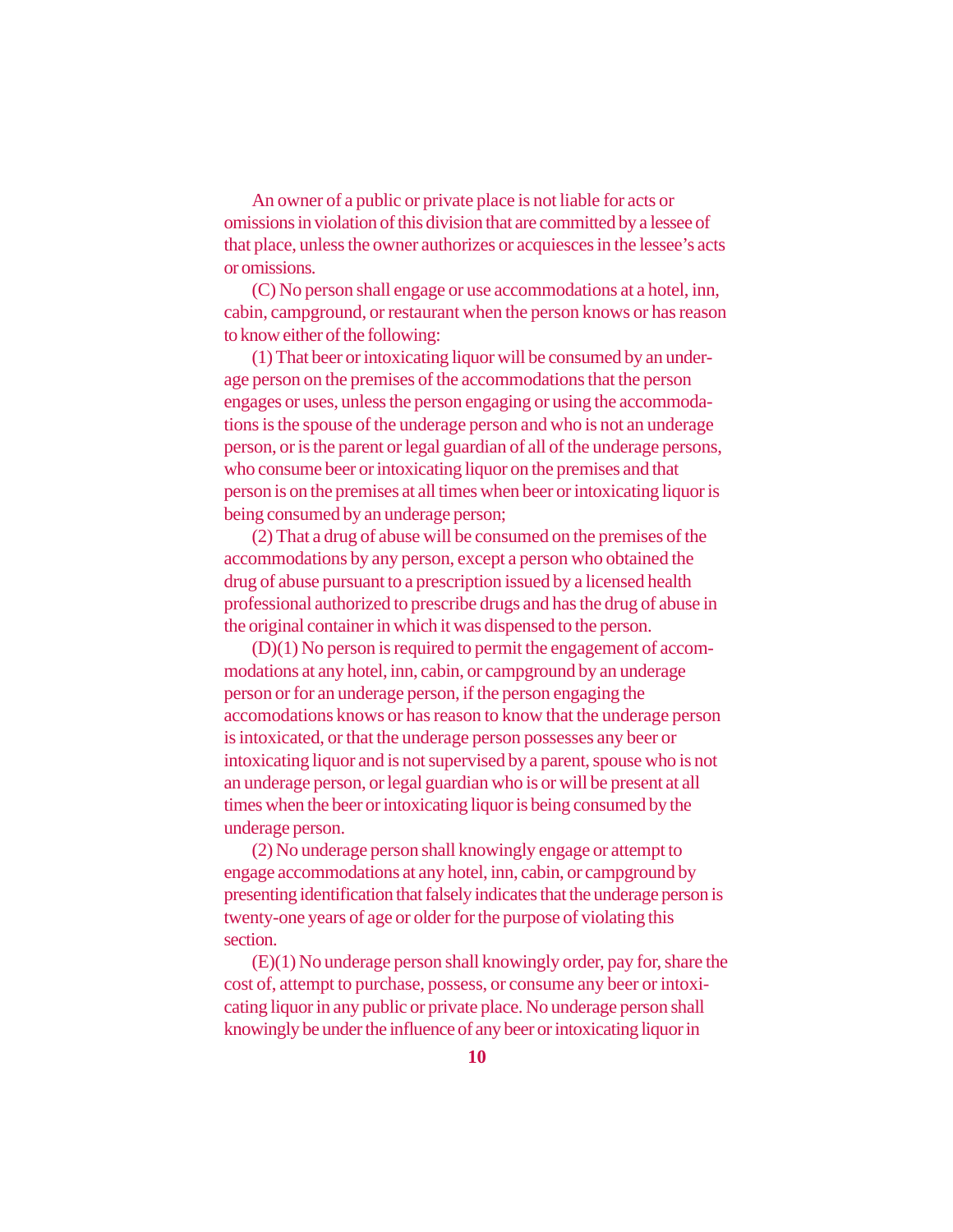any public place. The prohibitions set forth in division  $(E)(1)$  of this section against an underage person knowingly possessing, consuming, or being under the influence of any beer or intoxicating liquor shall not apply if the underage person is accompanied by a parent, spouse who is not an underage person, or legal guardian, or the beer or intoxicating liquor is given by a physician in the regular line of the physician's practice or given for established religious purposes.

 $(2)(a)$  If a person is charged with violating division  $(E)(1)$  of this section in a complaint filed under section 2151.27 of the Revised Code, the court may order the child into a diversion program specified by the court and hold the complaint in abeyance pending successful completion of the diversion program. A child is ineligible to enter into a diversion program under division (E)(2)(a) of this section if the child previously has been diverted pursuant to division (E)(2)(a) of this section. If the child completes the diversion program to the satisfaction of the court, the court shall dismiss the complaint and order the child's record in the case sealed under division (D)(3) of section 2151.356 to 2151.358 of the Revised Code. If the child fails to satisfactorily complete the diversion program, the court shall proceed with the complaint.

(b) If a person is charged in a criminal complaint with violating division (E)(1) of this section, section 2935.36 of the Revised Code shall apply to the offense, except that a person is ineligible for diversion under that section if the person previously has been diverted pursuant to division  $(E)(2)(a)$  or (b) of this section. If the person completes the diversion program to the satisfaction of the court, the court shall dismiss the complaint and order the record in the case sealed under section 2953.52 of the Revised Code. If the person fails to satisfactorily complete the diversion program, the court shall proceed with the complaint.

(F) No parent, spouse who is not an underage person, or legal guardian of a minor shall knowingly permit the minor to violate this section or section 4301.63, 4301.633 [4301.63.3], or 4301.634 [4301.63.4] of the Revised Code.

(G) The operator of any hotel, inn, cabin, or campground shall make the provisions of this section available in writing to any person engaging or using accommodations at the hotel, inn, cabin, or campground.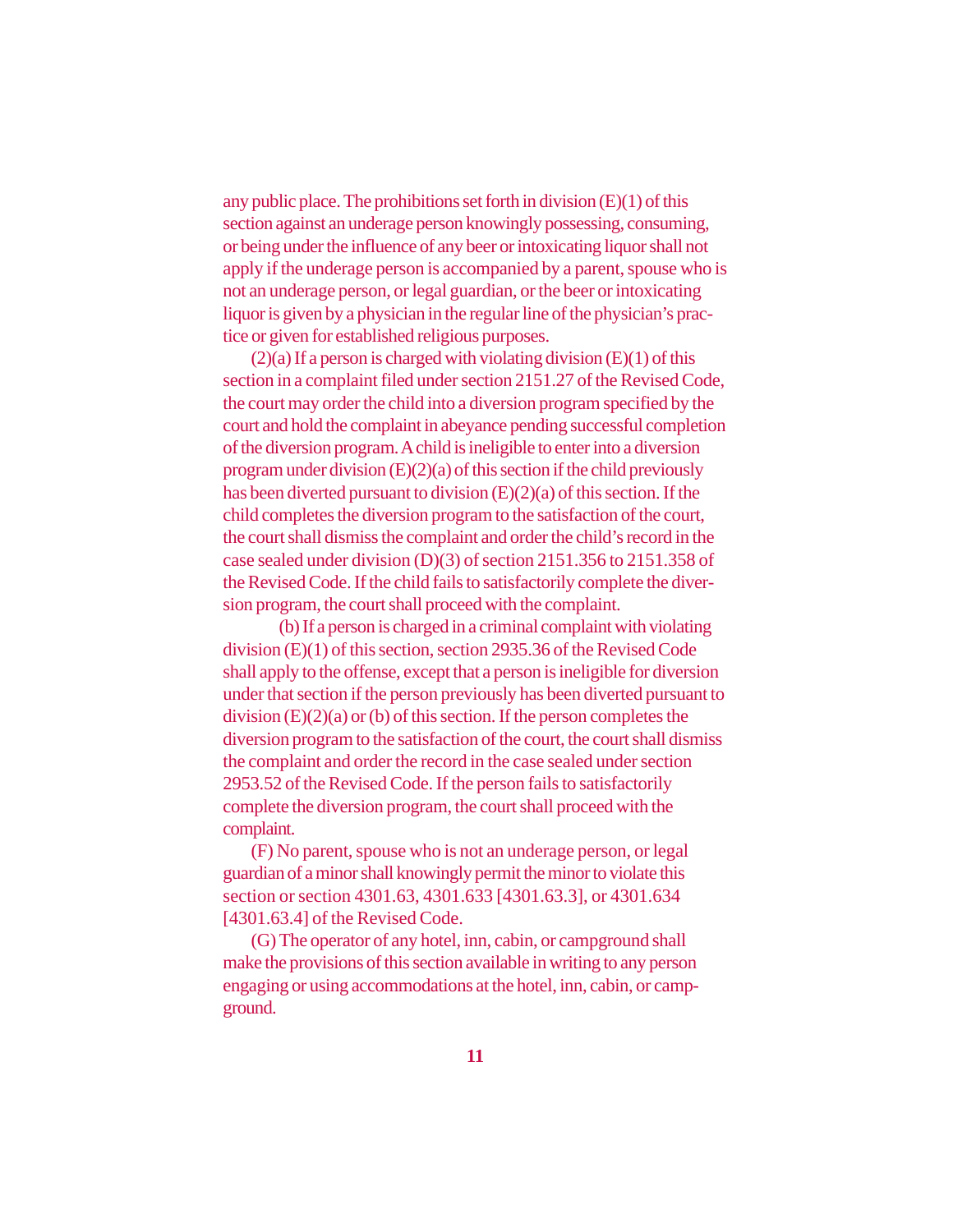(H) As used in this section:

(1) "Drug of abuse" has the same meaning as in section 3719.011 [3719.01.1] of the Revised Code.

(2) "Hotel" has the same meaning as in section 3731.01 of the Revised Code.

(3) "Licensed health professional authorized to prescribe drugs" and "prescription" have the same meanings as in section 4729.01 of the Revised Code.

(4) "Minor" means a person under the age of eighteen years.

(5) "Underage person" means a person under the age of twentyone years.

# **ORC Section 4301.634 -**

### **Misrepresentation by a person under twenty-one**

Except as otherwise provided in this chapter, no person under the age of twenty-one years shall knowingly show or give false information concerning the person's name, age, or other identification for the purpose of purchasing or otherwise obtaining beer or intoxicating liquor in any place in this state where beer or intoxicating liquor is sold under a permit issued by the division of liquor control or sold by the division.

# **ORC Section 4301.639 - Good faith acceptance of false identification**

(A) No permit holder, agent or employee of a permit holder, or any other person may be found guilty of a violation of any section of this chapter or any rule of the liquor control commission in which age is an element of the offense, if the liquor control commission or any court of record finds all of the following:

(1) That the person buying, at the time of so doing, exhibited to the permit holder, the agent or employee of the permit holder, or the other person a driver's or commercial driver's license or an identification card issued under sections 4507.50 to 4507.52 of the Revised Code or a military identification card issued by the United States Department of Defense showing that the person buying was then at least twenty-one years of age if the person was buying beer as defined in section 4301.01 of the Revised Code or intoxicating liquor or that the person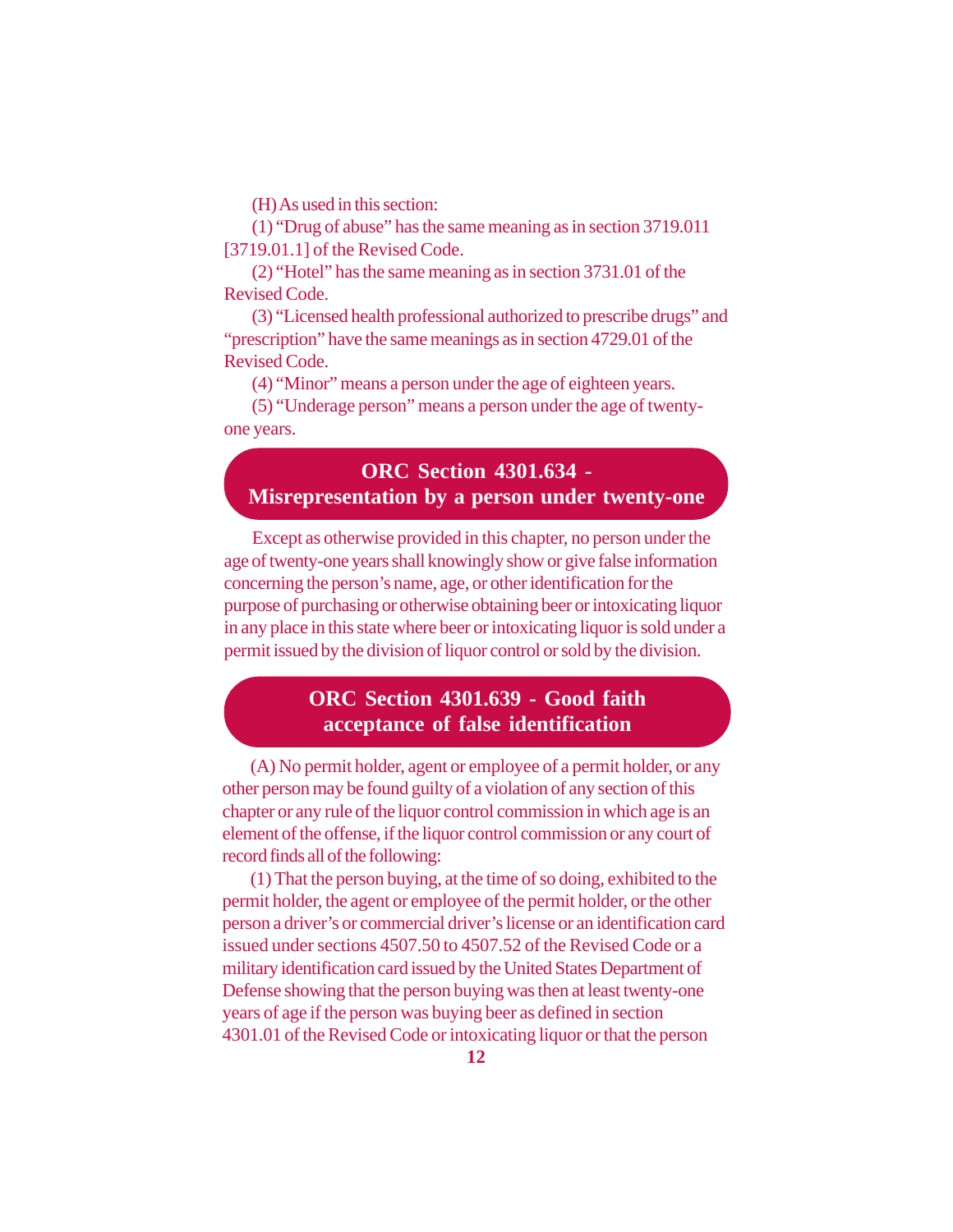was then at least eighteen years of age if the person was buying any low-alcohol beverage;

(2) That the permit holder, the agent or employee of the permit holder, or the other person made a bona fide effort to ascertain the true age of the person buying by checking the identification presented, at the time of the purchase, to ascertain that the description on the identification compared with the appearance of the buyer and that the identification presented had not been altered in any way;

(3) That the permit holder, the agent or employee of the permit holder, or the other person had reason to believe that the person buying was of legal age.

(B) In any hearing before the liquor control commission and in any action or proceeding before a court of record in which a defense is raised under division (A) of this section, the registrar of motor vehicles or deputy registrar who issued an identification card under sections 4507.50 to 4507.52 of the Revised Code shall be permitted to submit certified copies of the records, in the registrar's or deputy's possession, of that issuance in lieu of the testimony of the personnel of or contractors with the bureau of motor vehicles at the hearing, action, or proceeding.

(C) The defense provided by division (A) of this section is in addition to the affirmative defense provided by section 4301.611 [4301.61.1] of the Revised Code.

## **Penalties for violating Ohio's liquor laws**

**DRINKING AGE**: In order to drink or purchase beer and intoxicating liquor, which includes paying for, sharing in the cost of and attempting to buy it, an individual must be 21 years of age or older.

**PENALTY**: *If the individual is under 18 years of age, he/she is subject to punishment by juvenile court. If the individual is 18 or older, he/she is subject to a fine of up to \$1,000 and/or up to six months in jail (1st degree misdemeanor).*

**FALSE I.D.**: It is against the law to knowingly show or give false information about name, age or other identification if under the age of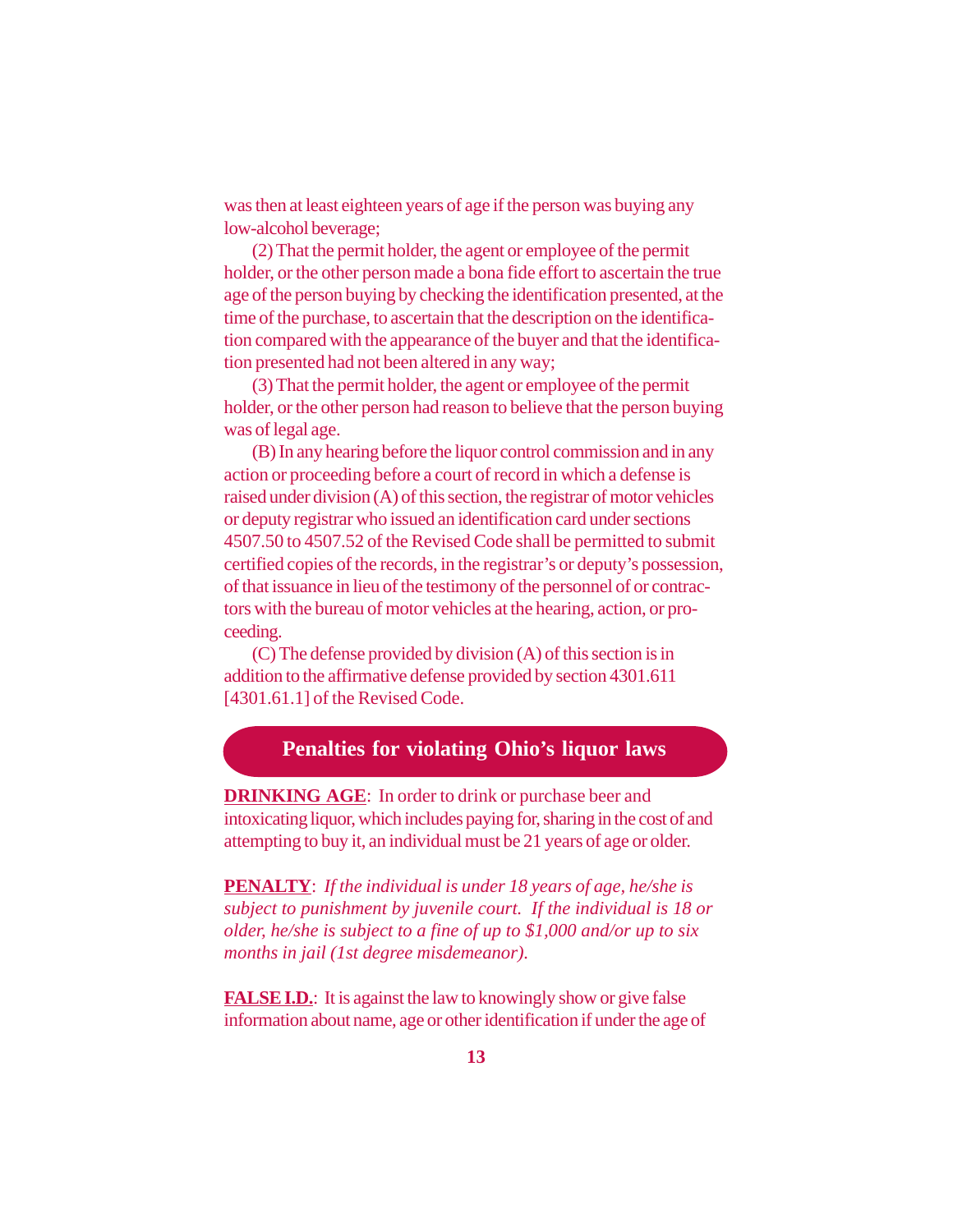21 and trying to buy beer or intoxicating liquor. It is also against the law for a person to falsely identify the name, age or any other information of another person under 21 so that person can get beer or intoxicating liquor either by purchase or as a gift.

**PENALTY**: *If the individual is under 18 years of age, he/she is subject to punishment by juvenile court. If the individual is 18 or older, he/she is subject to a fine of up to \$1,000 and/or up to six months in jail (1st degree misdemeanor). An individual who uses a fake driver's license to buy beer or intoxicating liquor may also lose driving rights for a year. In addition, an individual who loans his or her driver's license to another for the purchase of beer or intoxicating liquor is subject to a fine of up to \$1,000 and/or up to six months in jail.*

**MANUFACTURING FALSE I.D.**: It is illegal for any person other than the state to manufacture, sell or distribute in any manner any identification card issued for the purpose of establishing a person's age that displays the great seal of Ohio, the words "Ohio," "State," "Official," "Chauffeur," "Commercial Driver," "Driver," "Operator," or any other designation that represents the card as the official driver's license or identification card of Ohio.

**PENALTY**: *Subject to a fine of up to \$2,500 and/or up to one year in jail (5th degree felony).*

#### **FURNISHINGALCOHOLTO AN UNDERAGE INDIVIDUAL**:

No one can legally sell or give beer or intoxicating liquor to an individual under 21 years of age except a physician in the regular line of his practice, or given for established religious purposes, or unless the individual under 21 is accompanied by a spouse of legal age, a parent or legal guardian.

**PENALTY**: *Subject to a fine of up to \$1,000 and/or up to six months in jail (1st degree misdemeanor).*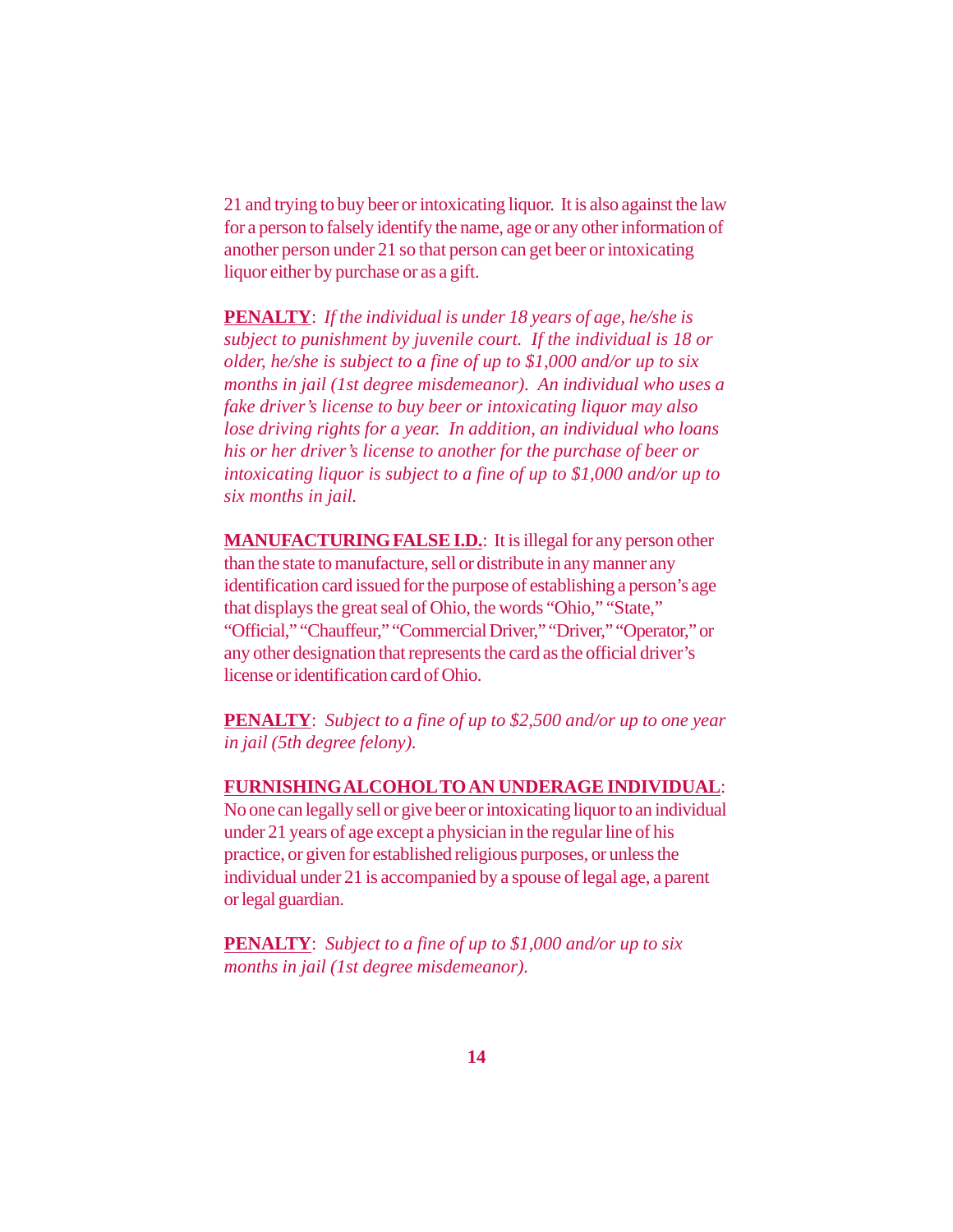#### **POSSESSION OFALCOHOL BY UNDERAGE INDIVIDUAL:**

It is illegal for a person under 21 years of age to possess any beer or intoxicating liquor in any public or private place, unless accompanied by a parent, spouse, or legal guardian, or unless the beer or intoxicating liquor is given by a physician in the regular line of his/her practice, or given for established religious purposes.

**PENALTY**: *If the individual is under 18 years of age, he/she is subject to punishment by juvenile court. If the individual is 18 or older, he/she is subject to a fine of up to \$1,000 and/or up to six months in jail (1st degree misdemeanor).*

**DRINKING IN A MOTOR VEHICLE**: No one can drink beer or intoxicating liquor in a motor vehicle, including such things as automobiles, recreational vehicles and boats.

**PENALTY**: *Subject to a fine of up to \$250 and/or up to 30 days in jail (4th degree misdemeanor).*

**PUBLIC POSSESSION:** No one can possess an open container of alcoholic beverage in or on a motor vehicle, stationary or moving, on any street, highway or other public or private property open to the public for purposes of vehicular travel or parking.

**PENALTY**: *Subject to a fine of up to \$150 (minor misdemeanor).*

**ORC 4301.61 - Transaction scan in connection with sale or allowing admission to permit premises**

(A) As used in this section and section 4301.611 of the Revised Code:

(1) "Card holder" means any person who presents a driver's or commercial driver's license or an identification card to a permit holder, or an agent or employee of a permit holder, for either of the purposes listed in division  $(A)(4)(a)$  or (b) of this section.

(2) "Identification card" means an identification card issued under sections 4507.50 to 4507.52 of the Revised Code.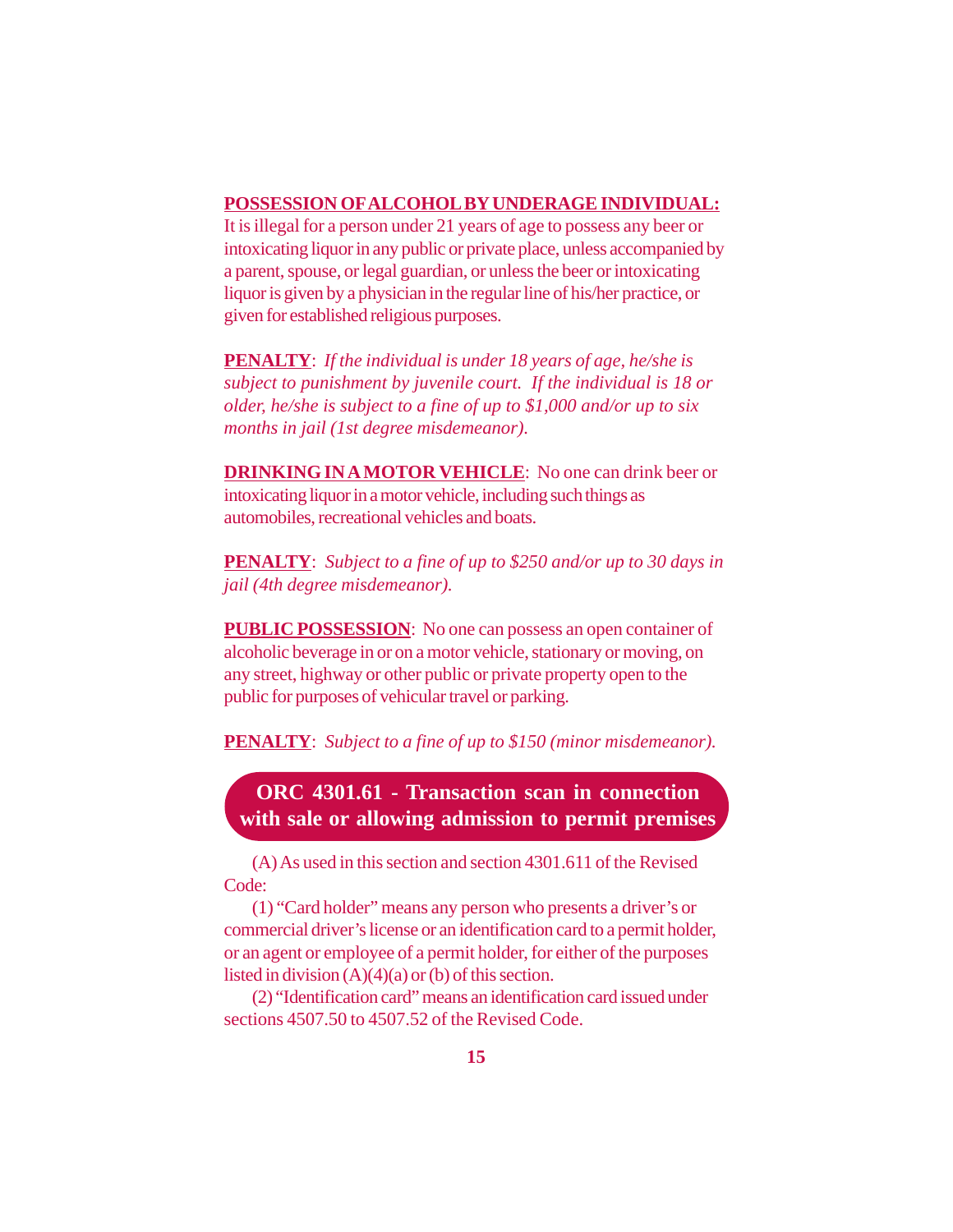(3) "Permit holder" means the holder of a permit issued under Chapter 4303. of the Revised Code.

(4) "Transaction scan" means the process by which a permit holder or an agent or employee of a permit holder checks, by means of a transaction scan device, the validity of a driver's or commercial driver's license or an identification card that is presented as a condition for doing either of the following:

(a) Purchasing any beer, intoxicating liquor, or low-alcohol beverage;

(b) Gaining admission to a premises that has been issued a liquor permit authorizing the sale of beer or intoxicating liquor for consumption on the premises where sold, and where admission is restricted to persons twenty-one years of age or older.

(5) "Transaction scan device" means any commercial device or combination of devices used at a point of sale that is capable of deciphering in an electronically readable format the information encoded on the magnetic strip or bar code of a driver's or commercial driver's license or an identification card.

(B)(1) A permit holder or an agent or employee of a permit holder may perform a transaction scan by means of a transaction scan device to check the validity of a driver's or commercial driver's license or identification card presented by a card holder for either of the purposes listed in division  $(A)(4)(a)$  or  $(b)$  of this section.

(2) If the information deciphered by the transaction scan performed under division (B)(1) of this section fails to match the information printed on the driver's or commercial driver's license or identification card presented by the card holder, or if the transaction scan indicates that the information so printed is false or fraudulent, neither the permit holder nor any agent or employee of the permit holder shall sell any beer, intoxicating liquor, or low-alcohol beverage to the card holder.

(3) Division (B)(1) of this section does not preclude a permit holder or an agent or employee of a permit holder from using a transaction scan device to check the validity of a document other than a driver's or commercial driver's license or an identification card, if the document includes a bar code or magnetic strip that may be scanned by the device, as a condition of a sale of beer, intoxicating liquor, or a lowalcohol beverage or of granting admission to a premises described in division (A)(4) of this section.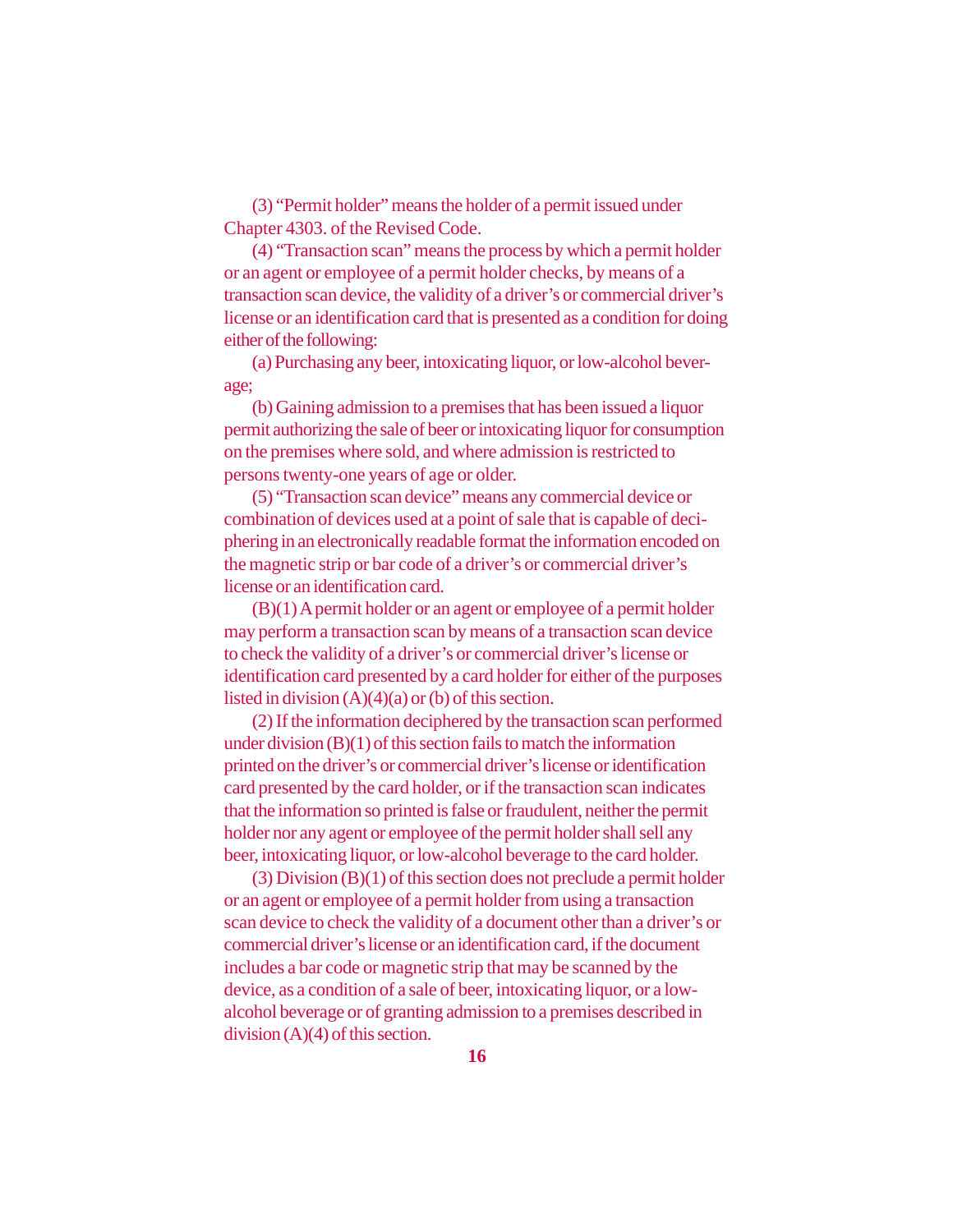(C) The registrar of motor vehicles, with the approval of the liquor control commission, shall adopt, and may amend or rescind, rules in accordance with Chapter 119. of the Revised Code that do both of the following:

(1) Govern the recording and maintenance of information described in divisions  $(D)(1)(a)$  and  $(b)$  of this section, divisions  $(D)(1)(a)$  and  $(b)$ of section 2927.021 of the Revised Code, and divisions (D)(1)(a) and (b) of section 2925.57 of the Revised Code;

(2) Ensure quality control in the use of transaction scan devices under this section and sections 2927.021, 2927.022, 2925.57, 2925.58, and 4301.611 of the Revised Code.

(D)(1) No permit holder or agent or employee of a permit holder shall electronically or mechanically record or maintain any information derived from a transaction scan, except the following:

(a) The name and date of birth of the person listed on the driver's or commercial driver's license or identification card presented by a card holder;

(b) The expiration date and identification number of the driver's or commercial driver's license or identification card presented by a card holder.

(2) No permit holder or agent or employee of a permit holder shall use the information that is derived from a transaction scan or that is permitted to be recorded and maintained by division (D)(1) of this section, except for purposes of section 4301.611 of the Revised Code.

(3) No permit holder or agent or employee of a permit holder shall use a transaction scan device for a purpose other than a purpose listed in division  $(A)(4)(a)$  or (b) of this section.

(4) No permit holder or agent or employee of a permit holder shall sell or otherwise disseminate the information derived from a transaction scan to any third party, including, but not limited to, selling or otherwise disseminating that information for any marketing, advertising, or promotional activities, but a permit holder or agent or employee of a permit holder may release that information pursuant to a court order or as specifically authorized by section 4301.611 or another section of the Revised Code.

(E) Nothing in this section or section 4301.611 of the Revised Code relieves a permit holder or an agent or employee of a permit holder of any responsibility to comply with any other applicable state or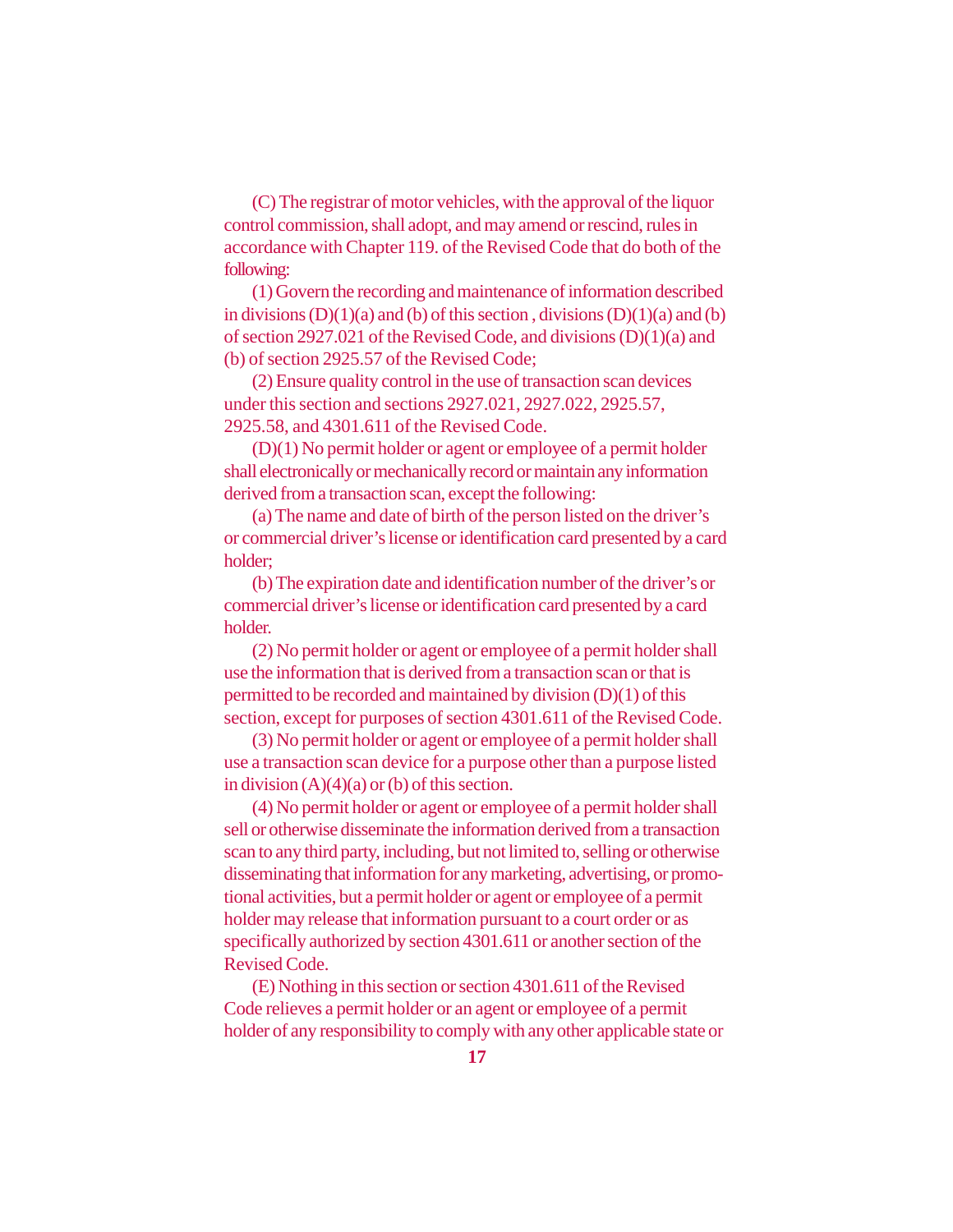federal laws or rules governing the sale of beer, intoxicating liquor, or low-alcohol beverages.

(F) Whoever violates division (B)(2) or (D) of this section is guilty of an illegal liquor transaction scan, and the court may impose upon the offender a civil penalty of up to one thousand dollars for each violation. The clerk of the court shall pay each collected civil penalty to the county treasurer for deposit into the county treasury.

# **ORC 4301.611 - Transaction scan as affirmative defense**

(A) A permit holder or an agent or employee of a permit holder may not be found guilty of a charge of a violation of this chapter or any rule of the liquor control commission in which the age of a purchaser of any beer, intoxicating liquor, or low-alcohol beverage is an element of the alleged violation, if the permit holder, agent, or employee raises and proves as an affirmative defense that all of the following occurred:

(1) The card holder attempting to purchase any beer, intoxicating liquor, or low-alcohol beverage presented a driver's or commercial driver's license or an identification card.

(2) A transaction scan of the driver's or commercial driver's license or identification card that the card holder presented indicated that the license or card was valid.

(3) The beer, intoxicating liquor, or low-alcohol beverage was sold to the card holder in reasonable reliance upon the identification presented and the completed transaction scan.

(B) In determining whether a permit holder or an agent or employee of a permit holder has proven the affirmative defense provided by division (A) of this section, the liquor control commission or the trier of fact in a court of record shall consider any written policy that the permit holder has adopted and implemented and that is intended to prevent violations of division  $(A)(1)$  or  $(2)$  of section 4301.22 and of sections 4301.63 to 4301.636 [4301.63.6], 4301.69, and 4301.691  $[4301.69.1]$  of the Revised Code. For purposes of division  $(A)(3)$  of this section, the commission or trier of fact shall consider that reasonable reliance upon the identification presented and the completed transaction scan may require a permit holder or an agent or employee of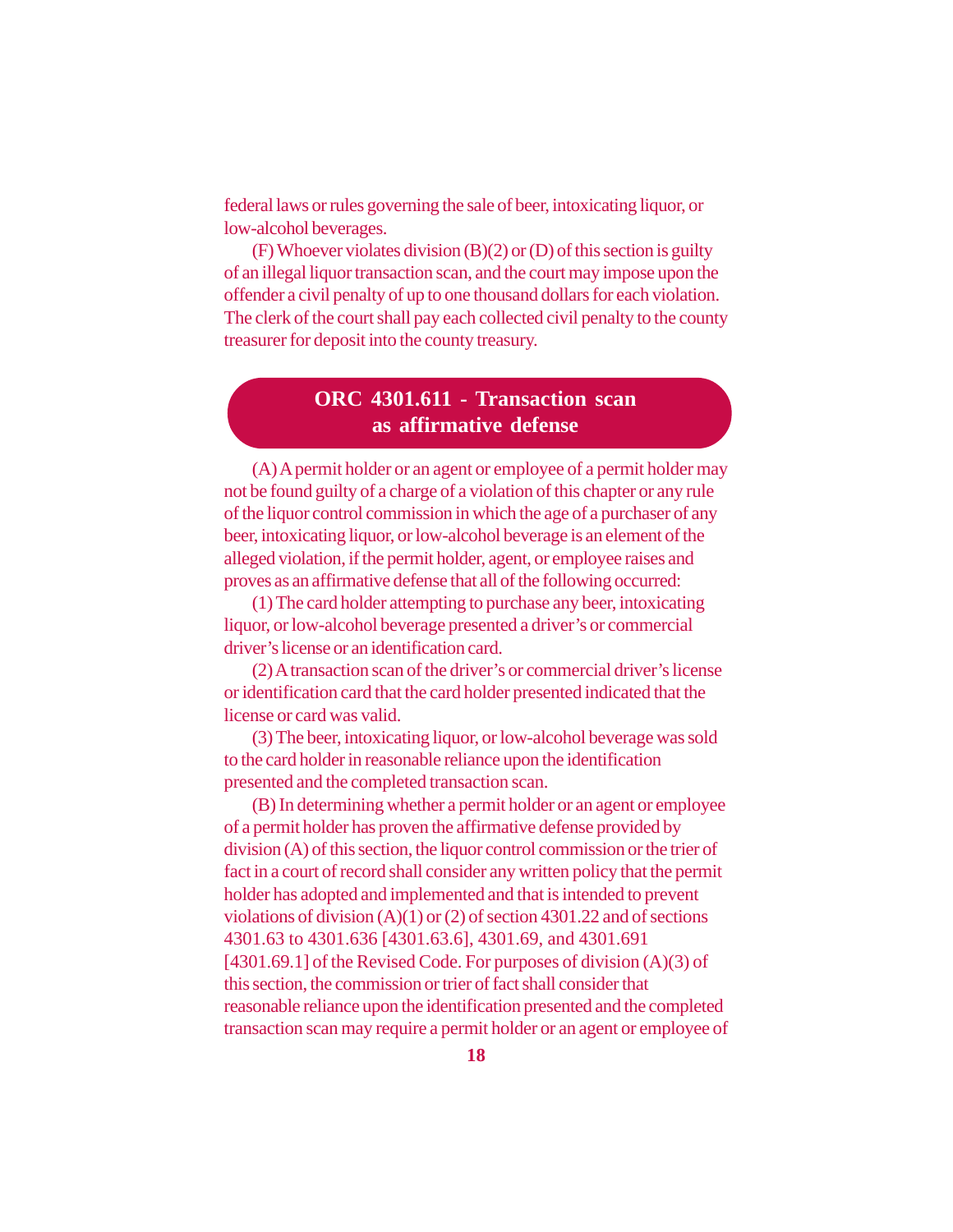a permit holder to exercise reasonable diligence to determine, and that the use of a transaction scan device does not excuse a permit holder or an agent or employee of a permit holder from exercising reasonable diligence to determine, the following:

(1) Whether a person to whom the permit holder or agent or employee of a permit holder sells any beer or intoxicating liquor is twenty-one years of age or older or sells any low-alcohol beverage is eighteen years of age or older;

(2) Whether the description and picture appearing on the driver's or commercial driver's license or identification card presented by a card holder is that of the card holder.

(C) The affirmative defense provided by division (A) of this section is in addition to the defense provided by section 4301.639 [4301.63.9] of the Revised Code.

(D) In any hearing before the liquor control commission and in any criminal action in which the affirmative defense provided by division (A) of this section is raised, the registrar of motor vehicles or a deputy registrar who issued an identification card under sections 4507.50 to 4507.52 of the Revised Code shall be permitted to submit certified copies of the records of that issuance in lieu of the testimony of the personnel of or contractors with the bureau of motor vehicles in the hearing or action.

# **OAC 4301:1-1-56 Employment of underage persons**

Any person twenty-one years of age employed by any permit holder may participate in any manner in the handling, sale, or delivery of wine, mixed beverages, or spirituous liquor; and any person nineteen years of age employed by any permit holder may participate in any manner in the handling, sale, or delivery of beer, and when working in the capacity of a waiter or waitress may participate in the handling, sale or delivery of wine, mixed beverages or spirituous liquor. Any person eighteen years of age or older employed by any permit holder may handle beer, wine, mixed beverages or spirituous liquor in sealed containers in connection with wholesale or retail sales, and any person employed by any permit holder may handle beer, wine, mixed bever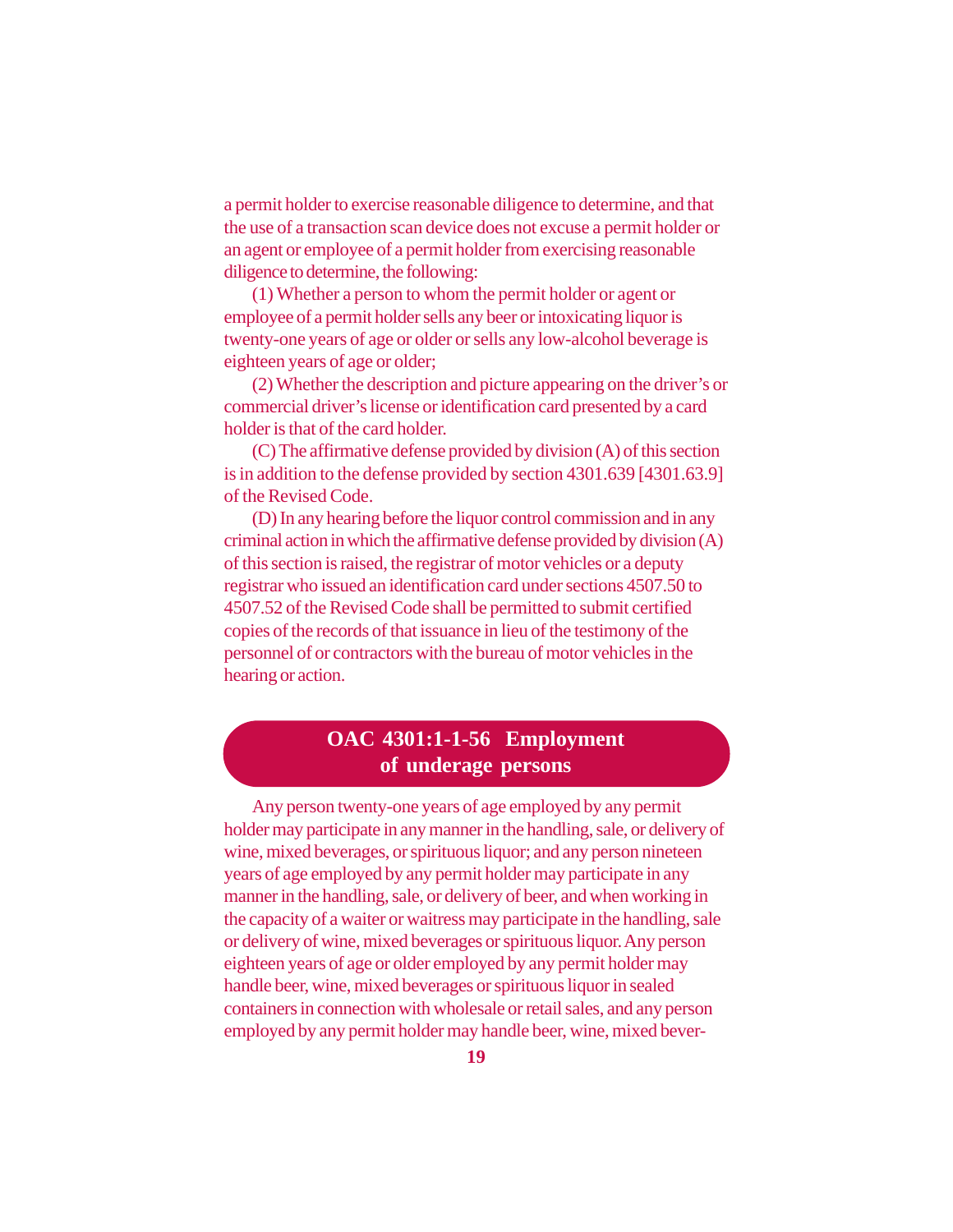ages or spirituous liquor in sealed containers in connection with manufacturing, storage, warehousing, placement or delivery, and in open containers in connection with cleaning tables or handling empty bottles or glasses.

### **OAC 4301:1-1-46 Miscellaneous restrictions**

(A) No beer or intoxicating liquor shall be sold or served to occupants of automobiles, for consumption therein, and no "curb service" shall be furnished by any permit holder.

(B) No retail permit holder shall sell any alcoholic beverages to other permit holders or any other persons for the purpose of resale. No retail permit holder shall loan, exchange, transfer, allocate, or deliver any alcoholic beverages to another permit holder or to another permit premises. A retail permit holder may transfer alcoholic beverages from a permit premises where the permit is not renewed, the right to sell alcoholic beverages has been cancelled in any manner by law, or the operations have ceased permanently, to another permit premises for which that retail permit holder holds the permit, only upon receiving written consent from the division of liquor control. The retail permit holder shall provide a written request for consent to the division, which shall include proof that the retail permit holder offered the wholesale distributor the alcoholic beverages and that the wholesale distributor declined to repurchase the alcoholic beverages, and proof of ownership of the inventory.

(C) No deliveries of beer, or wine and mixed beverages to retail permit holders shall be made by anyone who is not a bona fide employee of the B-1, B-2, B-4, B-5, A-1, A-2, or A-4 permit holder making the sale, except such deliveries may be made as provided by section 4301.60 of the Revised Code.

(D) No alcoholic beverage shall be given away with the purchase of merchandise or any thing of value. An alcoholic beverage may be packaged with a nonalcoholic item without increasing the price of the alcoholic beverage.

(E)(1) A retail permit holder shall not be prohibited by this rule, rule 4301:1-1-45 of the Administrative Code, or any other rule of the liquor control commission from conducting a program to prevent alcoholic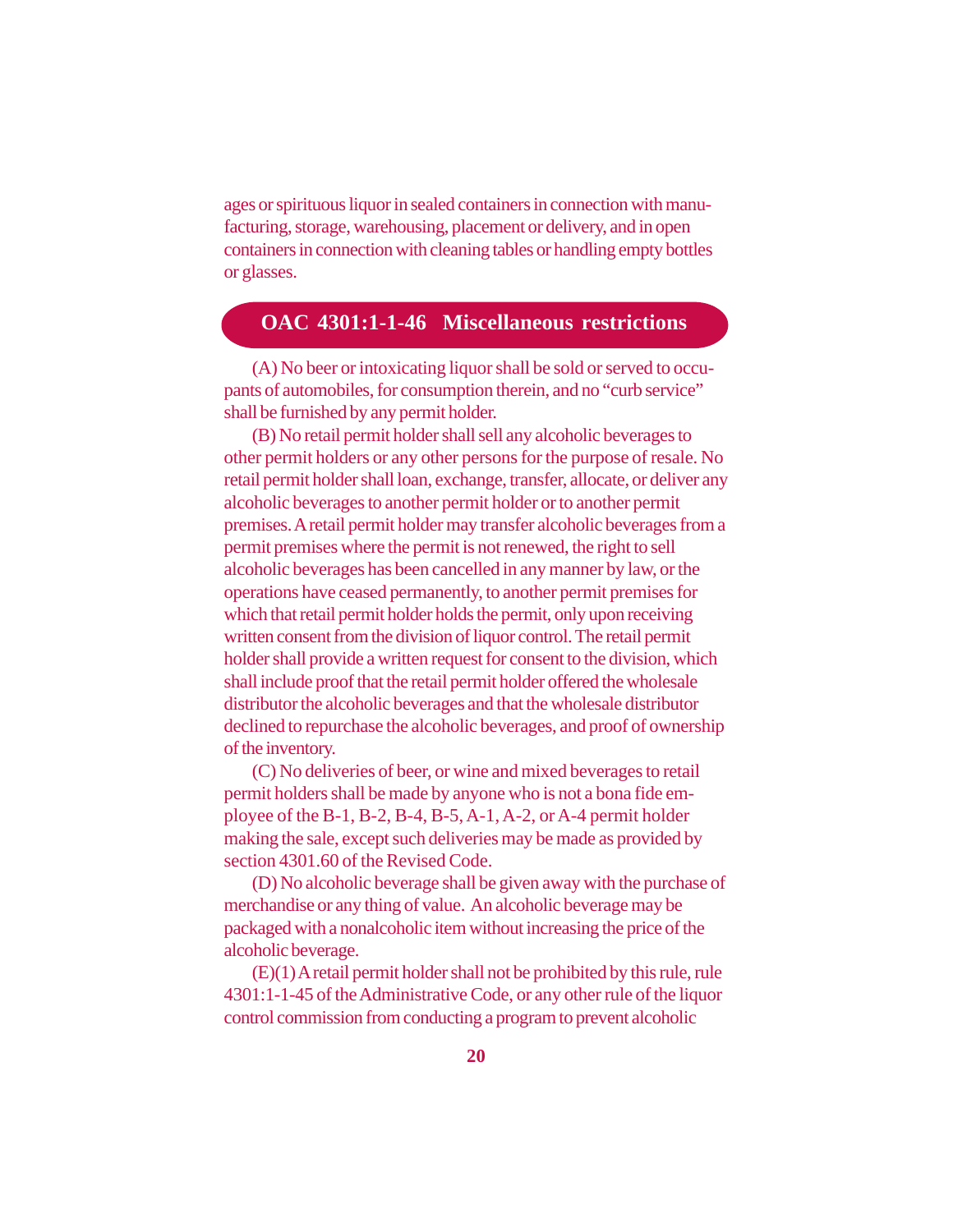beverage sales to underage individuals Under the program, the retail permit holder may give the consumer an item that is not an alcoholic beverage, which costs less than three dollars, for failure on the part of the retail permit holder, their employee, or agent, to require the presentation of identification prior to the consumer's purchase of an alcoholic beverage.

(2) The retail permit holder shall conduct this program only for the purpose of requiring the presentation of an operator's license, chauffeur's license, or an identification card, issued pursuant to sections 4507.50 to 4507.52 of the Revised Code, showing that the consumer is of legal age to purchase alcoholic beverages.

(F) Notwithstanding the provisions of rule 4301:1-1-03 of the Administrative Code, A-2, B-2, B-5, and retail permit holders may calculate and advertise retail wine case prices as ten per cent off the retail single bottle minimum price.

(G) Prohibition against sales at wholesale to persons who are not retail permit holders.

(1) No wholesale distributor shall sell alcoholic beverages at wholesale to a person who is not a retail permit holder.

(2) A wholesale distributor must verify that the person to whom they are selling alcoholic beverages at wholesale is a retail permit holder.

(3) A wholesale distributor may receive written verification that a person is a retail permit holder by contacting the liquor control commission or the division of liquor control, by mail, facsimile, or via the division's internet web site, which lists active and recently-canceled permits.

(4) Written proof of such verification is an affirmative defense to a citation issued to the wholesale distributor for selling alcoholic beverages at wholesale to a non-permit holder, pursuant to rules 4301:1-1- 03 or 4301:1-1-72 of the Administrative Code.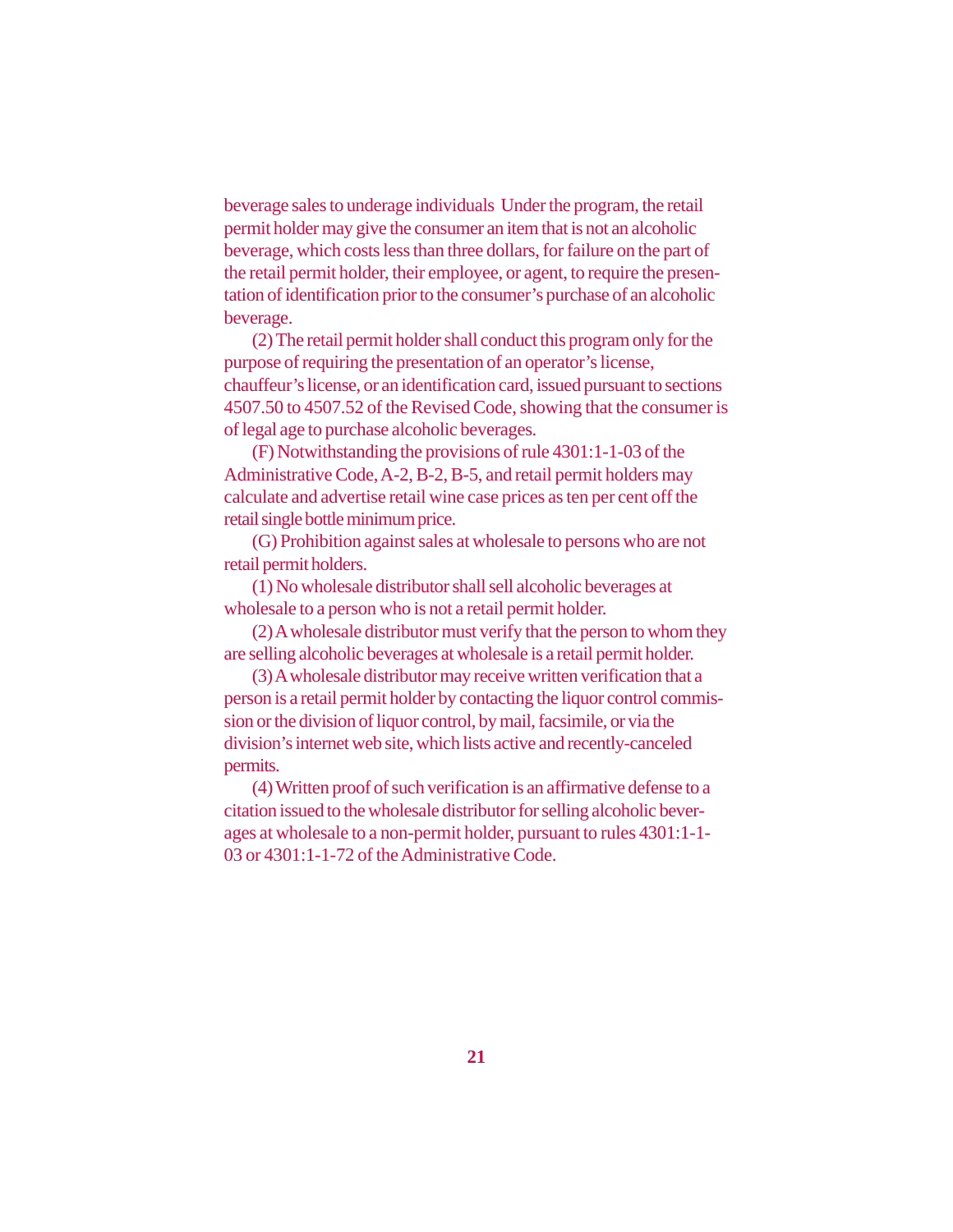## **Resource Directory**

# **OHIO DEPARTMENT OF COMMERCE DIVISION OF LIQUOR CONTROL P.O. Box 4005 6606 Tussing Road Reynoldsburg, OH 43068-9005 www.com.ohio.gov/liqr**

Responsible for controlling the manufacture, distribution and sale of all alcoholic beverages in Ohio. The division is the state's sole purchaser and distributor of spirituous liquor. Spirituous liquor is sold through more than 430 private businesses, known as liquor agencies, which are contracted by the division to serve as its sales agents. Significant sales and tax revenues are generated from the sale of spirituous liquor. These revenues are used to help fund a variety of programs offered by various state agencies.

Regulatory functions include the issuance of permits to the state's approximately 24,000 privately owned and operated manufacturers, distributors, and retailers of alcoholic beverages. The division also regulates industry compliance of the laws pertaining to the manufacture, importation, and distribution of beer, wine, and mixed beverages containing less than 21 percent alcohol by volume in Ohio.

## PLEASE HAVE YOUR APPLICATION OR PERMIT NUMBER, PER-MIT NAME AND ADDRESS WHEN CONTACTING THE DIVI-SION.

| <b>Agency Operations Section</b> | 614/644-2390 |
|----------------------------------|--------------|
| <b>Beer and Wine Section</b>     | 614/466-6437 |

For general information: (See specific units below)

**Licensing Section 614/644-2360**

 **Fax 614/644-3166**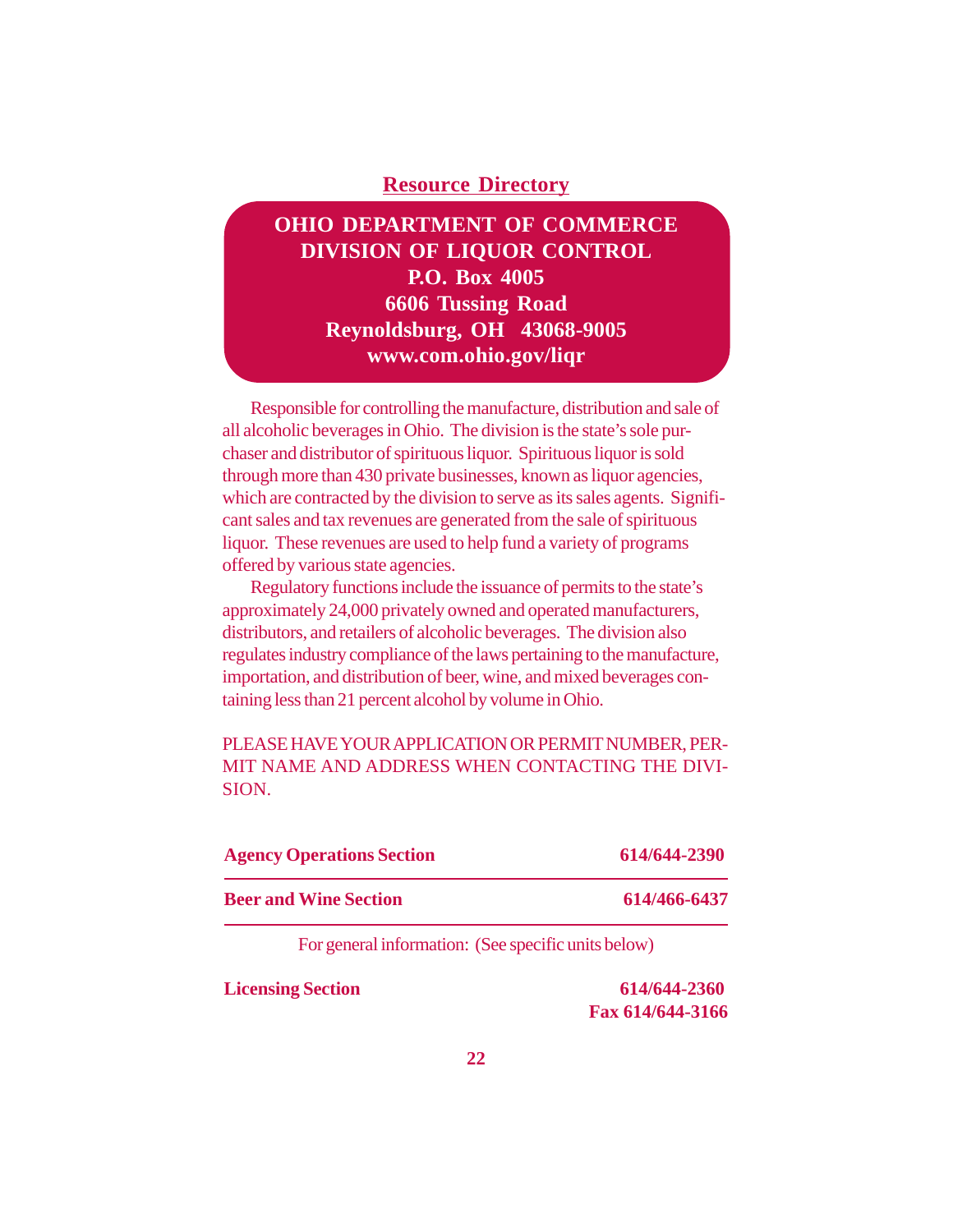For information on closing authority/safekeeping, premises expansions/deletions, food service requirements, inspection requirments, permit privileges, and sanitation requirements:

| <b>Investigative Services Unit</b>                                                                            | 614/644-2433 |
|---------------------------------------------------------------------------------------------------------------|--------------|
| For information on any pending new application:                                                               |              |
| <b>New Processing Unit</b>                                                                                    | 614/644-3155 |
| For information on annual renewal of permits, including<br>HB 231 tax delinquencies and operating privileges: |              |
| <b>Renewal Processing Unit</b>                                                                                | 614/644-3162 |

For information on the transfer of permit privileges and the sale of the permit business:

| <b>Transfer Processing Unit</b>                                                             | 614/644-3156 |  |
|---------------------------------------------------------------------------------------------|--------------|--|
| To schedule Responsible Alcohol<br><b>Sales Through Awareness training:</b>                 |              |  |
| <b>Investigative Services Unit, Licensing Section</b><br>( <b>J.D. Weitz, Coordinator</b> ) | 614/644-2455 |  |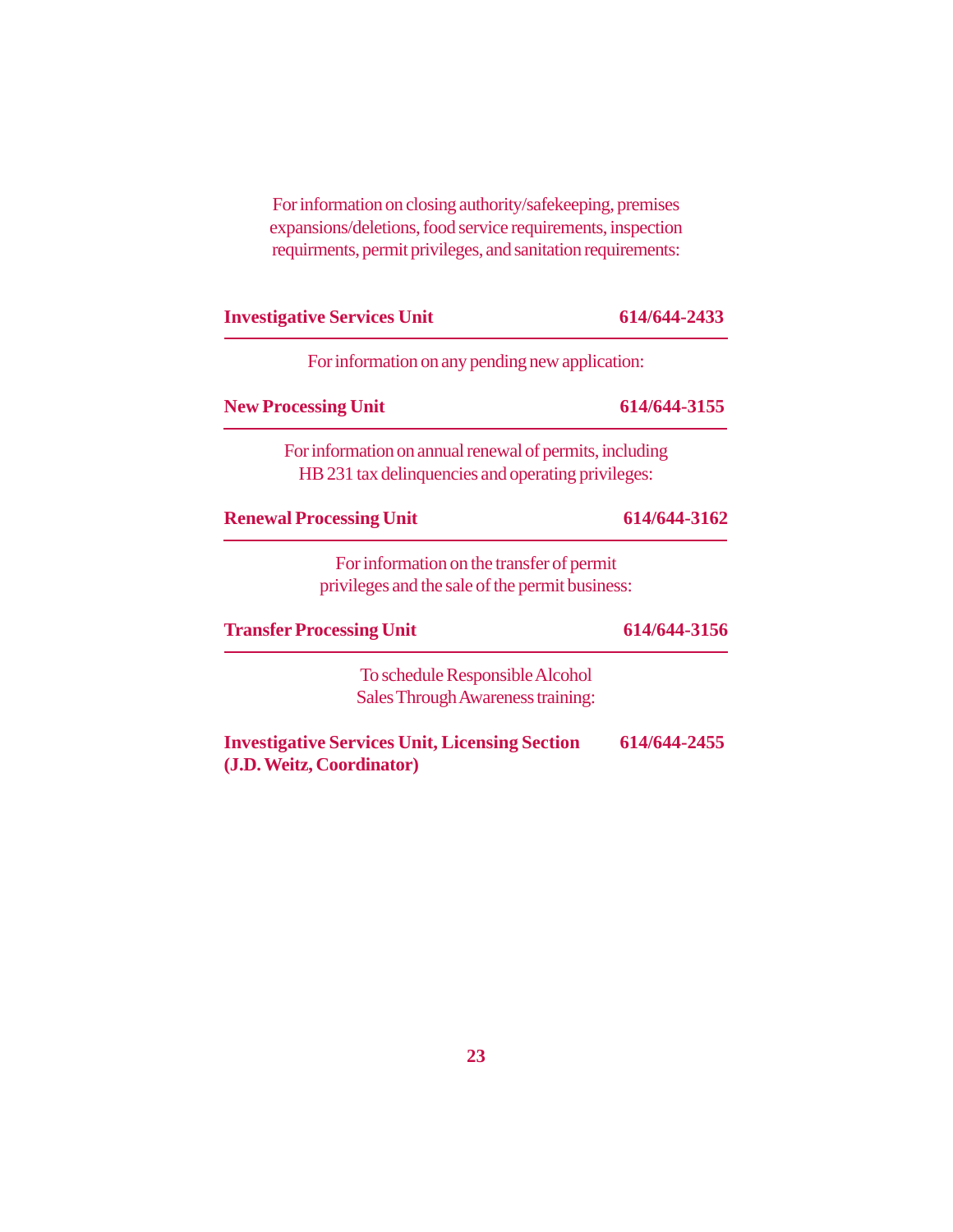# **OHIO DEPARTMENT OF PUBLIC SAFETY OHIO INVESTIGATIVE UNIT 1970 W. Broad St., 4th Floor Columbus, OH 43223 www.oiu.ohio.gov/oiu**

Responsible for the enforcement of the majority of Ohio's liquor laws and rules and conducting investigations at licensed and nonlicensed locations throughout the state. The unit also has responsibility for enforcing USDA food stamp laws and investigating allegations of criminal misconduct involving food stamps, and has the authority to investigate tobacco sales violations throughout the state.

Please contact this department for information on the laws relating to advertising, after-hour sales, drugs, food stamps, gambling, happy hour promotions, improper conduct/entertainment, sales to intoxicated persons, Sunday sales, underage sales, tobacco sales, etc.

Enforcement agents from the Department of Public Safety issue administrative citation notices to liquor permit holders for alleged violations of Ohio's liquor laws and rules. These administrative citation charges are heard before the Ohio Liquor Control Commission. Department agents can also criminally charge individuals observed breaking liquor laws or other related offenses. They either arrest them and take them into custody or, more commonly in lieu of arrest, issue a summons to appear in court. Criminal charges are heard in local court and individuals found guilty are subject to fines or imprisonment. Criminal charges against individuals under age 18 are heard in Juvenile Court and are subject to punishment as ordered by the juvenile judge.

| <b>Enforcement HOTLINE to Report Violations</b> | 1-877-464-6677   |
|-------------------------------------------------|------------------|
| <b>Central Office</b>                           | 614/644-2415     |
| 1970 W. Broad St., 4th Fl.                      | Fax 614/644-2463 |
| Columbus, OH 43223                              |                  |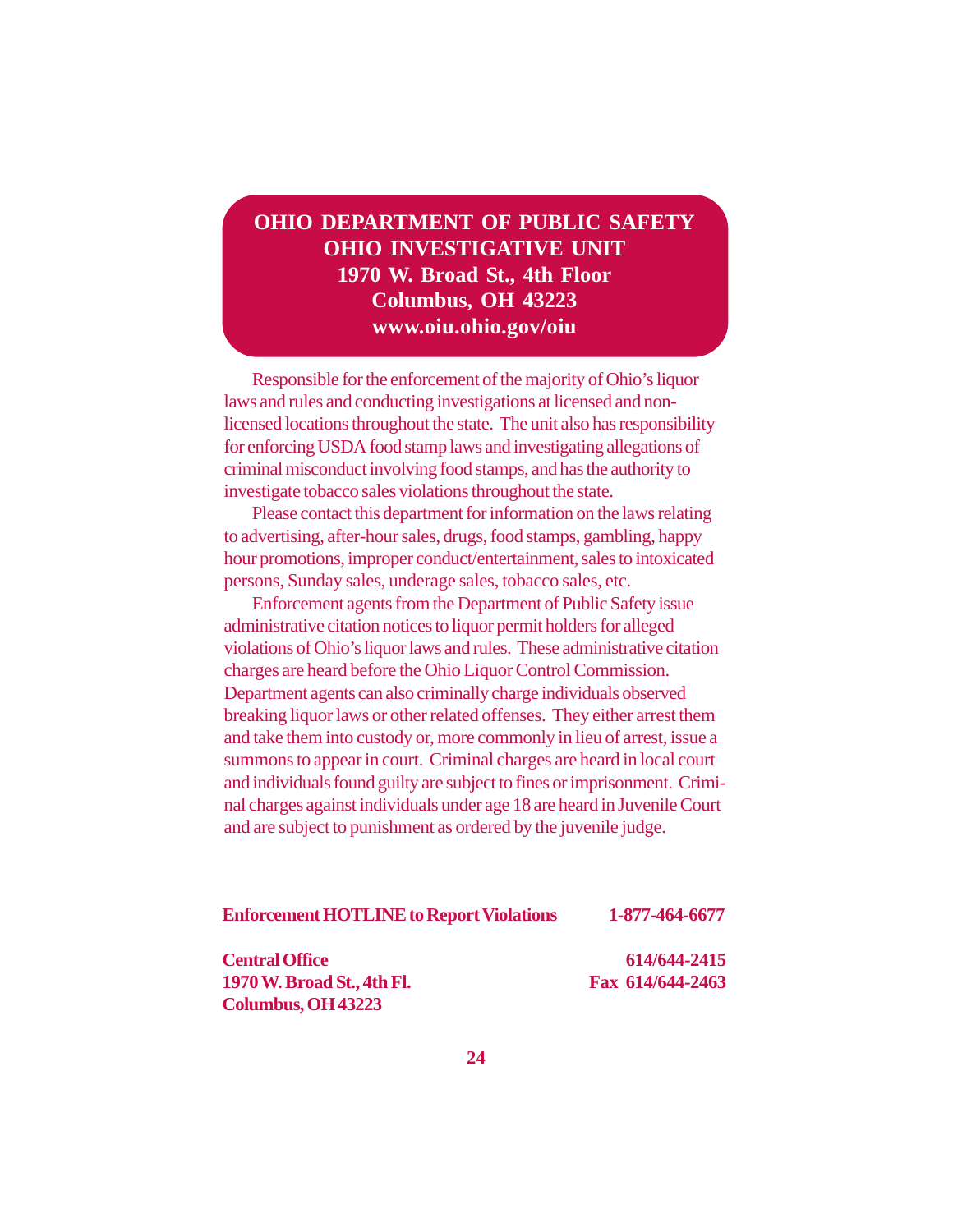| <b>Akron Enforcement Office</b><br>P.O. Box 26365<br><b>Akron, OH 44319</b>                     | 330/644-0318 |
|-------------------------------------------------------------------------------------------------|--------------|
| <b>Athens Enforcement Office</b><br><b>P.O. Box 99</b><br>The Plains, OH 45780                  | 740/797-2880 |
| <b>Cincinnati Enforcement Office</b><br><b>P.O. Box 1337</b><br><b>West Chester, OH 45069</b>   | 513/942-0610 |
| <b>Cleveland Enforcement Office</b><br>P.O. Box 41036<br><b>Brecksville, OH 44141</b>           | 440/526-8755 |
| <b>Columbus Central Office</b><br><b>1970 W. Broad Street</b><br><b>Columbus, OH 43223</b>      | 614/644-2415 |
| <b>Columbus Enforcement Office</b><br><b>1583 Alum Creek Drive</b><br><b>Columbus, OH 43209</b> | 614/644-2413 |
| <b>Toledo Enforcement Office</b><br>6224 Merger Dr.<br><b>Holland, OH 43528</b>                 | 419/866-9907 |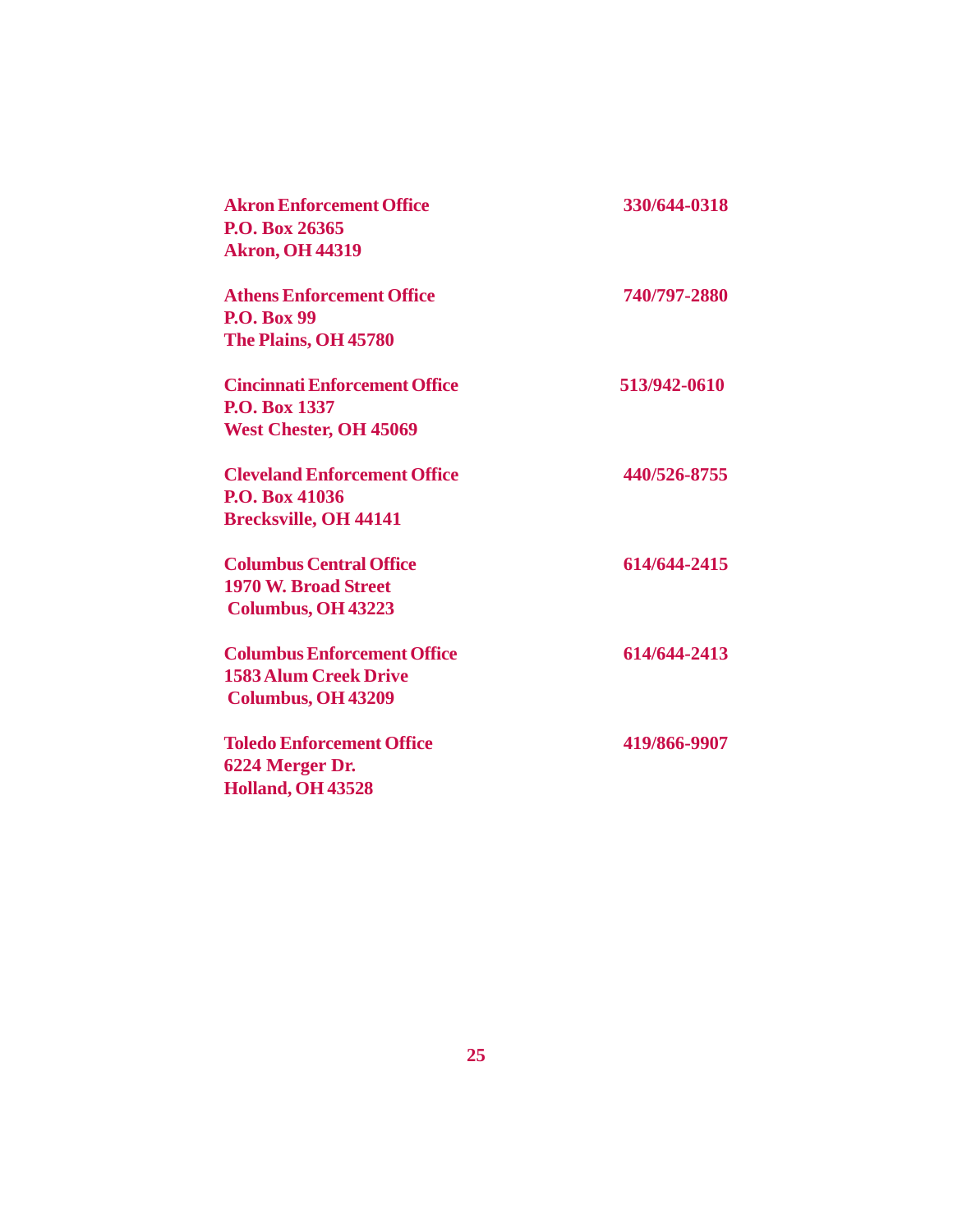# **OHIO LIQUOR CONTROL COMMISSION 77 S. High St., 18th Floor Columbus OH 43215**

## **www.lcc.ohio.gov**

The Ohio Liquor Control Commission is a neutral and independent agency composed of three members appointed by the Governor to sixyear terms with the advise and consent of the Senate. It serves both judicial and legislative functions.

The commission hears citation cases concerning alleged violations of Ohio's liquor laws and rules. The commission considers the merits of each case and has the authority to suspend or revoke the liquor permit if it finds the permit holder guilty. The commission can also impose a monetary fine in lieu of suspension depending upon the permit holder's prior citation record. In addition, the commission hears appeals from permit applicants or legislative authorities concerning actions or orders of the Department of Commerce, Division of Liquor Control, as well as appeals on the non-renewal of liquor permits for failure to pay sales taxes. Commission decisions are mailed within 45 days after the hearing, and may be appealed to the Franklin County Court of Common Pleas.

The commission also has general policy-making powers, and promulgates rules under the Ohio Administrative Code regarding liquor production, sales restrictions, minimum sales mark-up, liquor advertising and other matters related to the manufacture, distribution and sale of beer, wine, and spirituous liquor.

#### **phone: 614/466-3132**

## **Fax: 614/466-4564**